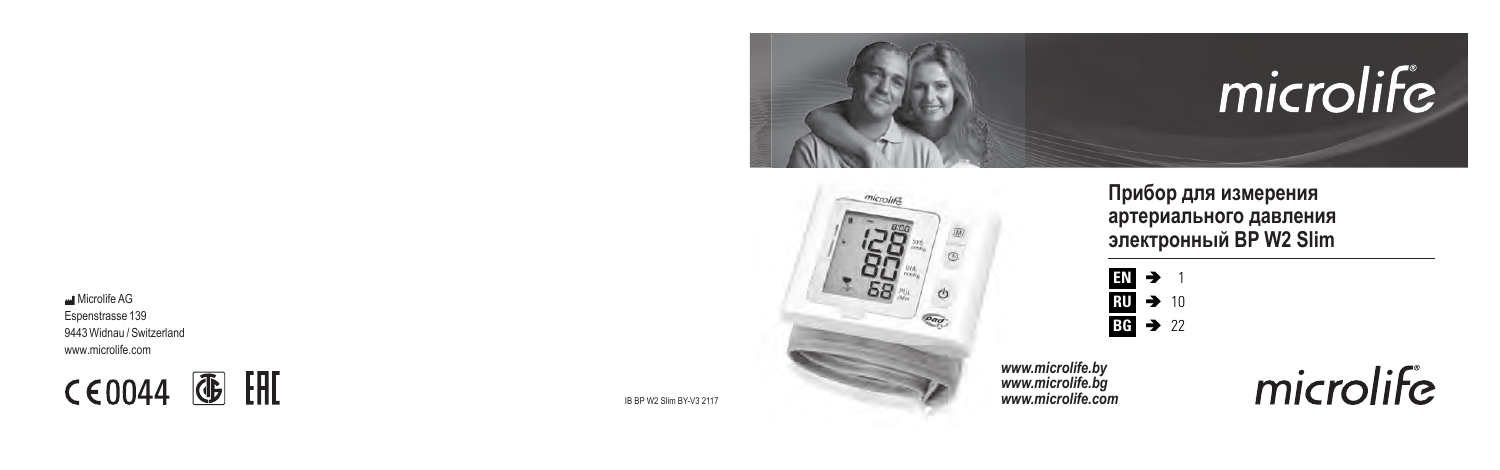**Microlife BP W2 Slim Guarantee Card BP W2 Slim**



*www.microlife.by www.microlife.bg www.microlife.com*

microlife

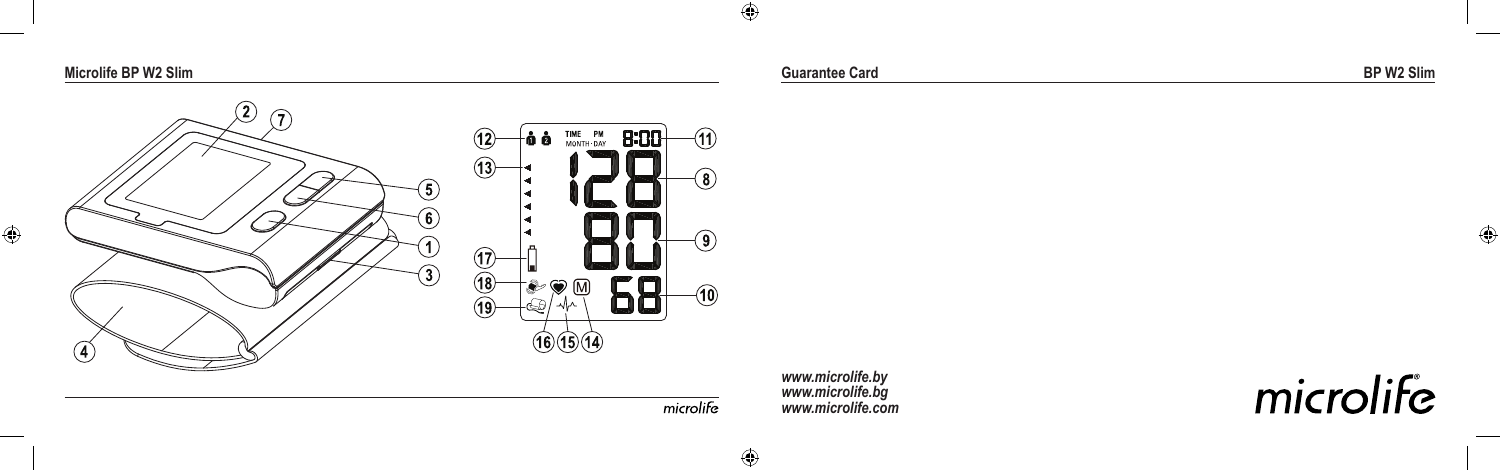# **Microlife BP W2 Slim EN**

### 1 ON/OFF button

- 2 Display
- 3 Battery Compartment
- $(4)$  Cuff
- 5 M-button (memory)
- 6 Time Button
- 7 User Switch

## **Display**

- 8 Systolic Value
- 9 Diastolic Value
- 10 Pulse Rate
- (11) Date/Time
- 12 User Indicator
- 13 Traffic Light Indicator
- 14 Stored Value
- AO Heart Arrhythmia Indicator
- 16 Pulse Indicator
- AQ Battery Display
- (18) Arm Movement Indicator

# AS Cuff Check Indicator



Read the instructions carefully before using this device.

#### Dear Customer,

Your new Microlife blood pressure monitor is a reliable medical device for taking measurements on the wrist. It is simple to use, accurate and comes highly recommended for blood pressure monitoring in your home. This device was developed in collaboration with physicians and clinical tests prove its measurement accuracy to be very high.\* Please read through these instructions carefully so that you understand all functions and safety information. We want you to be happy with your Microlife product. If you have any questions, problems or want to order spare parts please contact your local Microlife-Customer Service. Your dealer or pharmacy will be able to give you the address of the Microlife dealer in your country. Alternatively, visit the internet at www.microlife.com where you will find a wealth of invaluable information on our products. Stay healthy – Microlife AG!

*\* This device is tested according to the ESH protocol and ISO81060-2:2013.*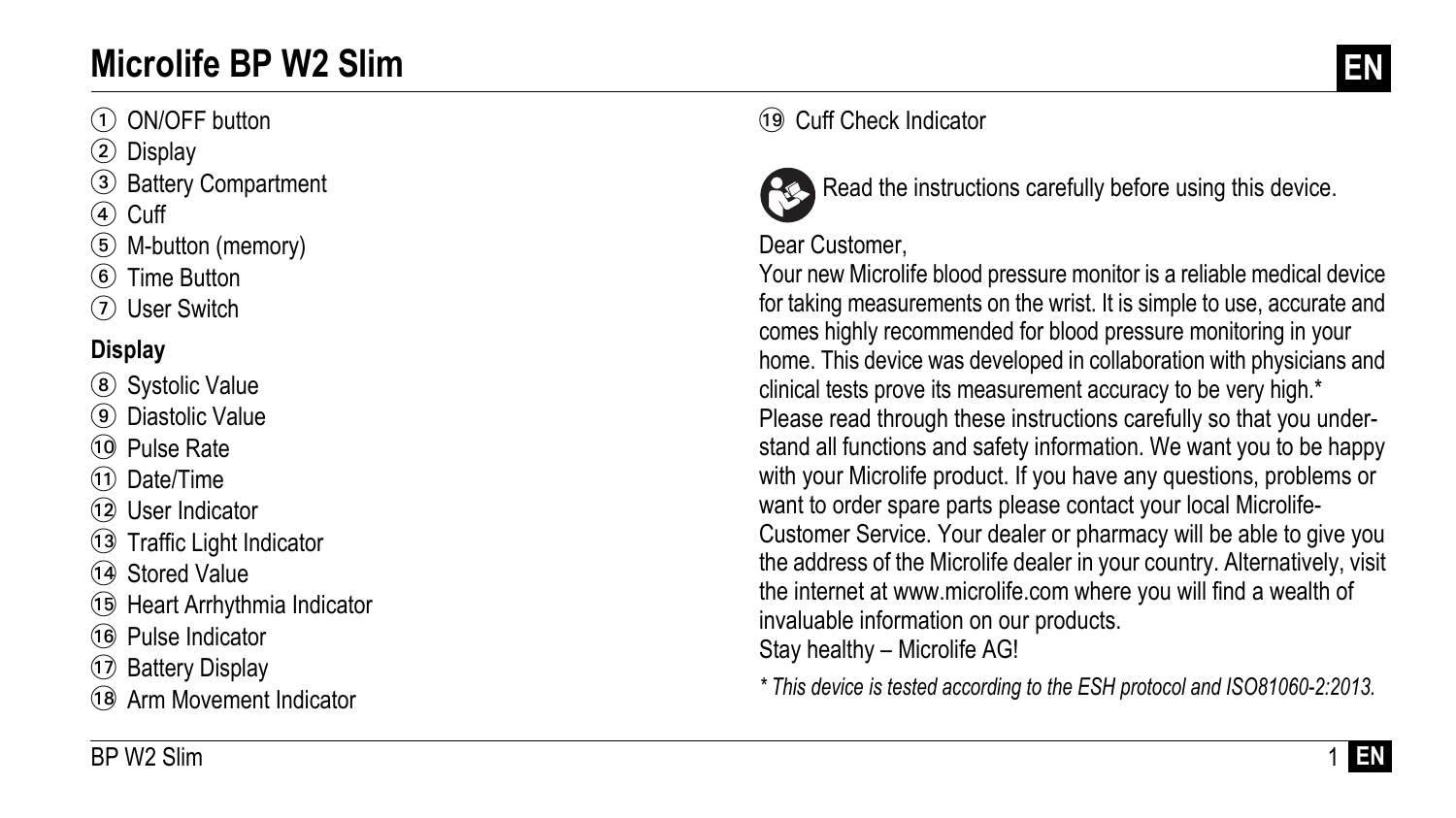#### **Table of Contents**

- **1. Important Facts about Blood Pressure and Self-Measurement**
	- How do I evaluate my blood pressure?
- **2. Using the Device for the First Time**
	- Inserting the batteries
	- Setting the date and time
	- Selecting the user
- **3. Taking a Blood Pressure Measurement using this Device**
- **4. Appearance of the Heart Arrhythmia Indicator for early Detection**
- **5. Traffic Light Indicator in the Display**
- **6. Data Memory**
	- Viewing the stored values
	- Memory full
	- Clearing all values
	- How not to store a reading

# **7. Battery Indicator and Battery change**

- Low battery
- Flat battery replacement
- Which batteries and which procedure?
- Using rechargeable batteries
- **8. Error Messages**
- **9. Safety, Care, Accuracy Test and Disposal**
	- Safety and protection
- Device care
- Cleaning the cuff
- Accuracy test
- Disposal
- **10. Guarantee**
- **11. Technical Specifications**



Type BF applied part



Keep dry

- <span id="page-3-0"></span>**1. Important Facts about Blood Pressure and Self-Measurement**
- **Blood pressure** is the pressure of the blood flowing in the arteries generated by the pumping of the heart. Two values, the **systolic** (upper) value and the **diastolic** (lower) value, are always measured.
- The device indicates the **pulse rate** (the number of times the heart beats in a minute).
- **Permanently high blood pressure values can damage your health and must be treated by your doctor!**
- Always discuss your values with your doctor and tell him/her if you have noticed anything unusual or feel unsure. **Never rely on single blood pressure readings.**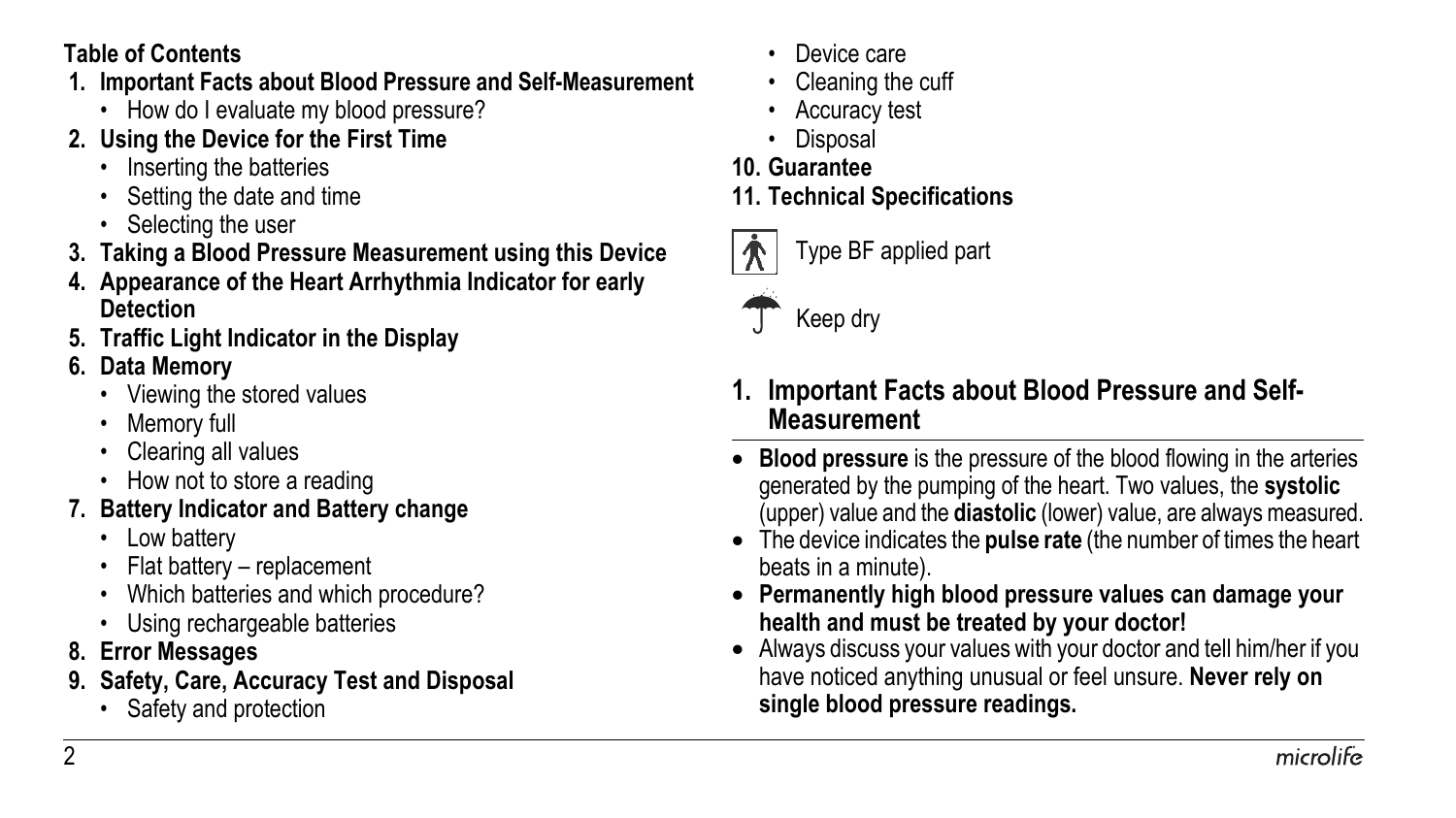- There are several causes of excessively **high blood pressure values**. Your doctor will explain them in more detail and offer treatment where appropriate. Besides medication, weight loss and exercise can also lower your blood pressure.
- **Under no circumstances should you alter the dosages of any drugs prescribed by your doctor!**
- Depending on physical exertion and condition, blood pressure is subject to wide fluctuations as the day progresses. **You should therefore take your measurements in the same quiet conditions and when you feel relaxed!** Take at least two readings every time (in the morning and in the evening) and average the measurements.
- It is quite normal for two measurements taken in quick succession to produce significantly **different results**.
- **Deviations** between measurements taken by your doctor or in the pharmacy and those taken at home are quite normal, as these situations are completely different.
- **Several measurements** provide much more reliable information about your blood pressure than just one single measurement.
- **Leave a small break** of at least 15 seconds between two measurements.
- If you suffer from an **irregular heartbeat** (arrhythmia, see «Section [4.»](#page-6-0)), measurements taken with this device should be evaluated with your doctor.
- **The pulse display is not suitable for checking the frequency of heart pacemakers!**
- If you are **pregnant**, you should monitor your blood pressure very closely as it can change drastically during this time!
- **A** number of factors can affect the accuracy of measure**ments taken on the wrist.** In some cases, the result may differ from the measurement taken on the upper arm. We therefore advise you to compare these values with those produced by the upper arm measurement and discuss them with your doctor.

### **How do I evaluate my blood pressure?**

Table for classifying home blood pressure values in adults in accordance with the international Guidelines (ESH, AHA, JSH). Data in mmHg.

| Range |                                    | <b>Systolic</b>     |            | Diastolic Recommendation         |
|-------|------------------------------------|---------------------|------------|----------------------------------|
|       | blood pressure too low             | $\star$ 100         | $\star$ 60 | Consult your doctor              |
|       | 1. blood pressure<br>optimum       | $100 - 130$ 60 - 80 |            | Self-check                       |
|       | 2. blood pressure<br>elevated      | 130 - 135 80 - 85   |            | Self-check                       |
|       | 3. blood pressure too<br>high      | 135 - 160 85 - 100  |            | Seek medical advice              |
| 4.    | blood pressure<br>dangerously high | 160 4               | $100 +$    | Urgently seek<br>medical advice! |

The higher value is the one that determines the evaluation. Example: a blood pressure value of **140/80** mmHg or a value of **130/90** mmHg indicates «blood pressure too high».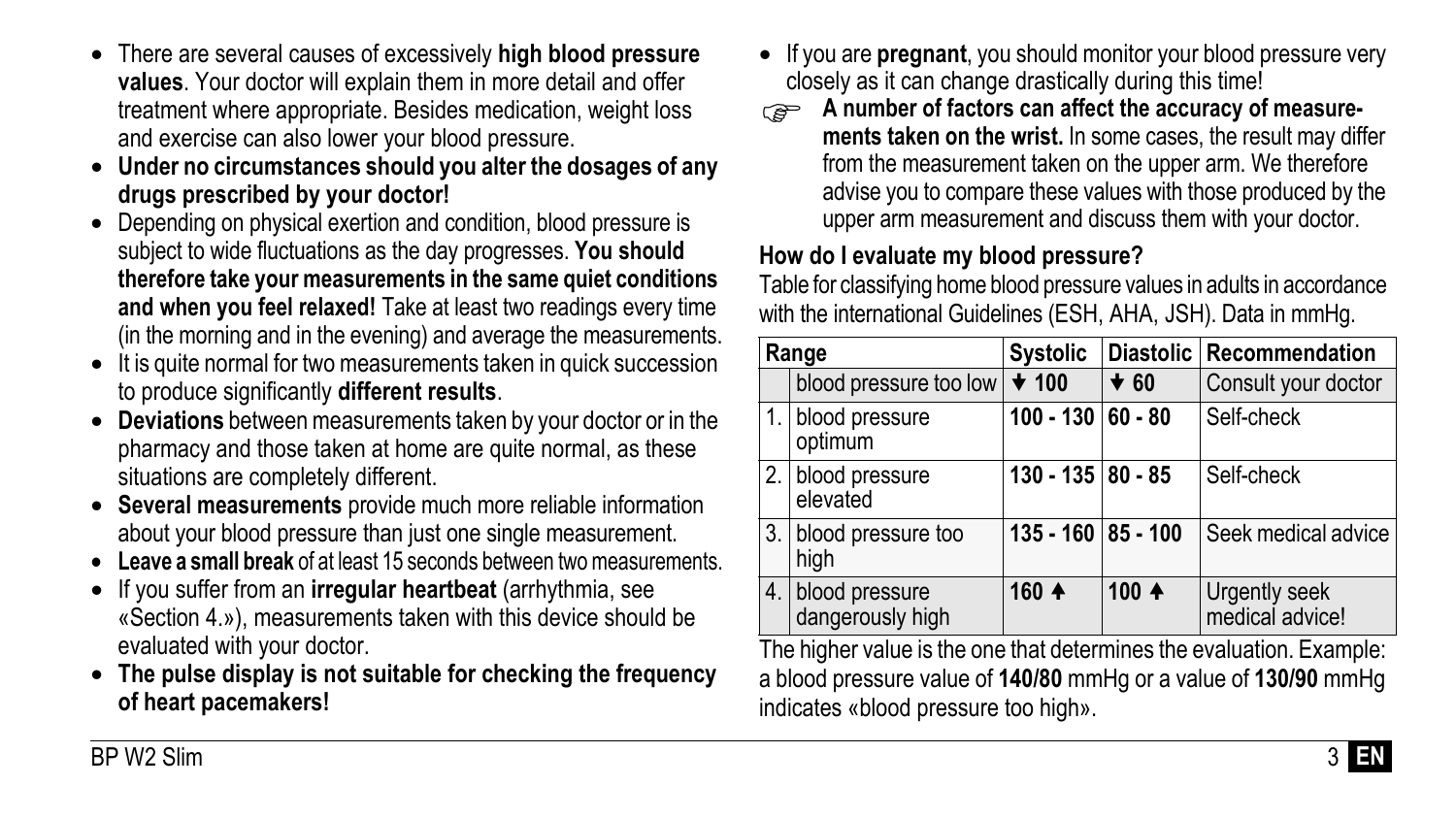# <span id="page-5-0"></span>**2. Using the Device for the First Time**

#### **Inserting the batteries**

After you have unpacked your device, first insert the batteries. The battery compartment  $(3)$  is on the bottom of the device. Insert the batteries (2 x 1.5 V, size AAA), thereby observing the indicated polarity.

#### **Setting the date and time**

- 1. After the new batteries are fitted, the year number flashes in the display. You can set the year by pressing the M-button  $(6)$ . To confirm and then set the month, press the time button  $(6)$ .
- 2. Press the M-button to set the month. Press the time button to confirm and then set the day.
- 3. Follow the instructions above to set the day, hour and minutes.
- 4. Once you have set the minutes and pressed the time button, the date and time are set and the time is displayed.
- 5. If you want to change the date and time, press and hold the time button down for approx. 3 seconds until the year number starts to flash. Now you can enter the new values as described above.

#### **Selecting the user**

This device allows to store the results for 2 individual users.

- **Before each measurement**, set the user switch  $\widehat{I}$  for the intended user: user 1 or user 2.
- $\triangleright$  User 1: slide the user switch  $\widehat{I}$  to the left to the user 1 icon.
- User 2: slide the user switch  $(7)$  to the right to the user 2 icon.
- The first person to measure should select user 1.

# **3. Taking a Blood Pressure Measurement using this Device**

#### **Checklist for taking a reliable measurement**

- 1. Avoid activity, eating or smoking immediately before the measurement.
- 2. Sit down for at least 5 minutes before the measurement and relax.
- 3. Always measure in a sitting position and on the same wrist. Use the wrist which usually shows higher blood pressure values.
- 4. Remove any items of clothing and your watch, for example, so that your wrist is free.
- 5. Always ensure that the cuff is positioned correctly, as shown in the pictures illustrated on the short instruction card.
- 6. Fit the cuff comfortably but not too tight. The cuff will cover a wrist circumference of 13.5 - 23 cm (5.25 - 9.05 inches).
- 7. Support your arm in a relaxed position and ensure that the **device is at the same height as your heart.**
- 8. Press the ON/OFF button  $\Omega$  to start the measurement.
- 9. The cuff will now pump up automatically. Relax, do not move and do not tense your arm muscles until the measurement result is displayed. Breathe normally and do not talk.
- 10.The measurement is performed during the inflation. The inflation speed may vary, this is a normal occurence.
- 11. During the measurement, the pulse indicator  $\widehat{a}$  flashes in the display.
- 12. The result, comprising the systolic  $\circledast$  and the diastolic  $\circledast$  blood pressure and the pulse rate  $\widehat{10}$  is displayed. Note also the explanations on further display symbols in this booklet.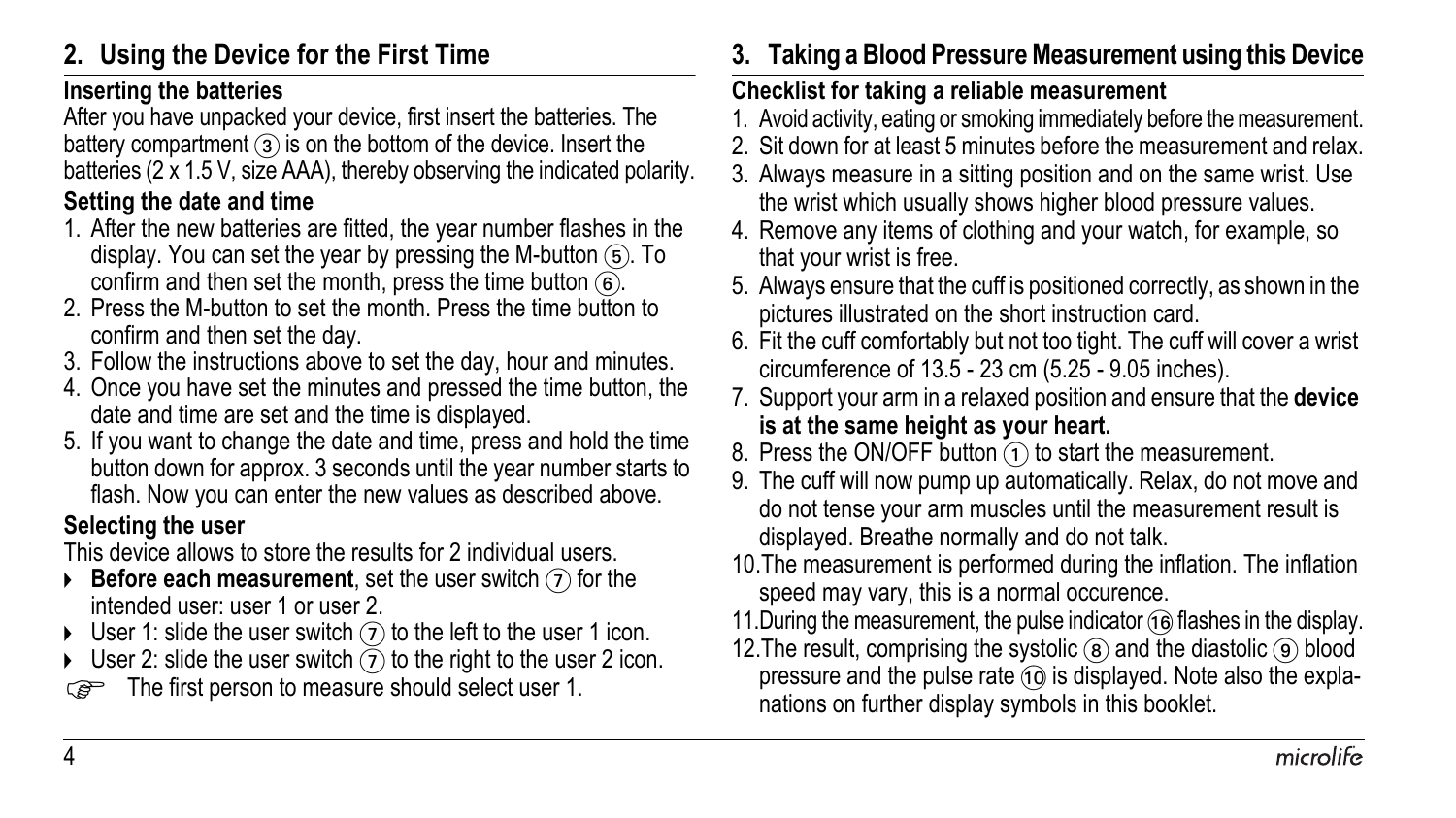13.Remove and switch off the monitor and enter the result in the enclosed blood pressure pass. (The monitor does switch off automatically after approx. 1 min.).

### <span id="page-6-0"></span>**4. Appearance of the Heart Arrhythmia Indicator for early Detection**

This symbol (15) indicates that certain pulse irregularities were detected during the measurement. In this case, the result may deviate from your normal blood pressure – repeat the measurement. In most cases, this is no cause for concern. However, if the symbol appears on a regular basis (e.g. several times a week with measurements taken daily) we advise you to tell your doctor. Please show your doctor the following explanation:

#### **Information for the doctor on frequent appearance of the Arrhythmia indicator**

This device is an oscillometric blood pressure monitor that also analyses pulse frequency during measurement. The device is clinically tested. The arrhythmia symbol is displayed after the measurement, if pulse irregularities occur during measurement. If the symbol appears more frequently (e.g. several times per week on measurements performed daily) we recommend the patient to seek medical advice.

This device does not replace a cardiac examination, but serves to detect pulse irregularities at an early stage.

# **5. Traffic Light Indicator in the Display**

The bars on the left-hand edge of the display  $(13)$  show you the range within which the indicated blood pressure value lies. Depending on the height of the bar, the readout value is either within the optimum (green), elevated (yellow), too high (orange) or dangerously high (red) range. The classification corresponds to the 4 ranges in the table as defined by the international guidelines (ESH, AHA, JSH), as described in «Section [1.»](#page-3-0).

# **6. Data Memory**

This device automatically stores up to 60 measurement values for each of the 2 users.

#### **Viewing the stored values**

Select either user 1 or 2 with the user switch  $(7)$ .

Press the M-button  $(5)$  briefly, when the device is switched off. The display first shows «**M**» (ia and then a value, e.g. «**M 17**». This means that there are 17 values in the memory. The device then switches to the last stored result.

Pressing the M-button again displays the previous value. Pressing the M-button repeatedly enables you to move from one stored value to another.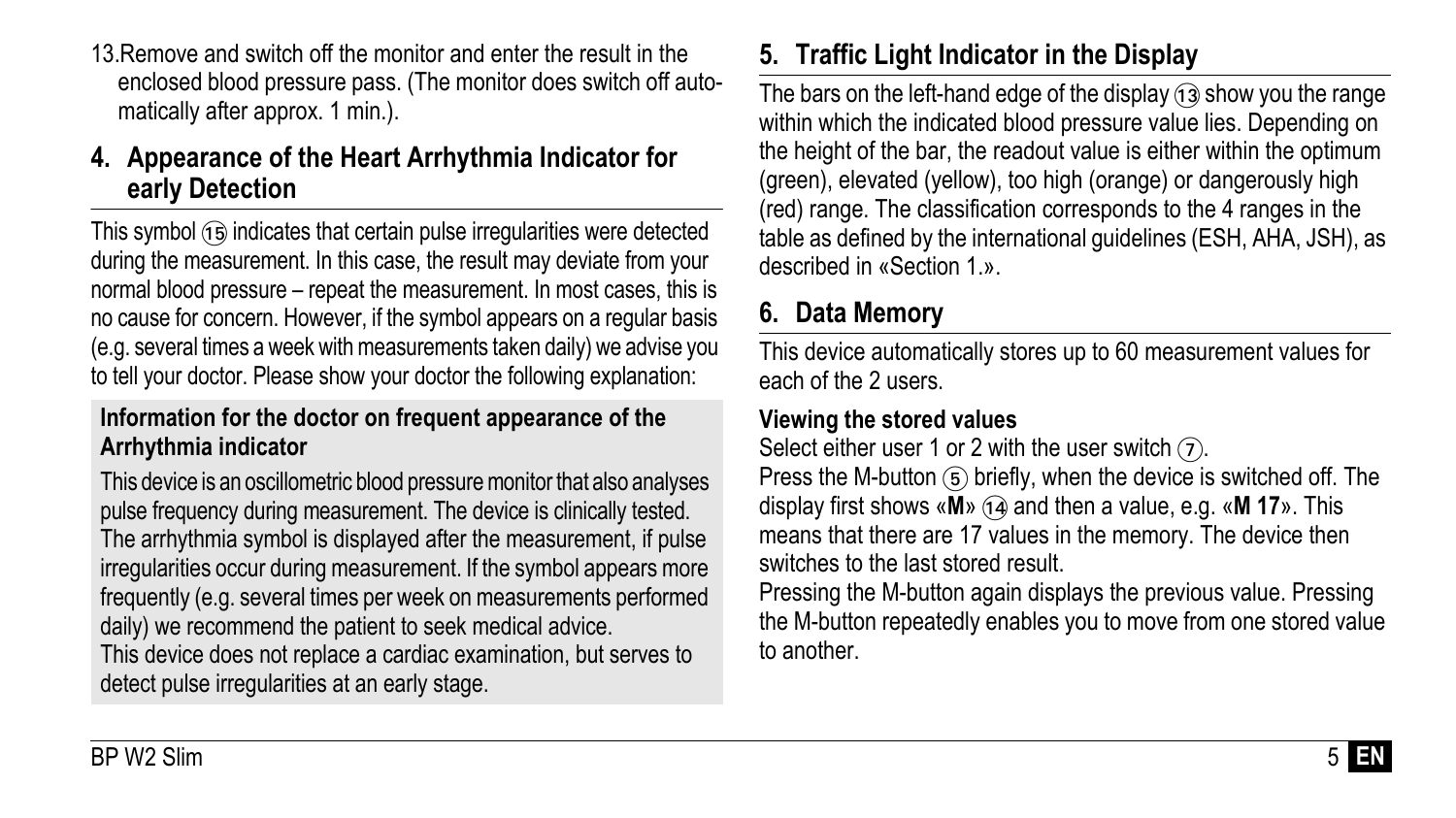#### **Memory full**

Pay attention that the maximum memory capacity of 60 memories per user is not exceeded. **When the 60 memory is full, the oldest value is automatically overwritten with the 61st value.** Values should be evaluated by a doctor before the memory capacity is reached – otherwise data will be lost.

#### **Clearing all values**

Make sure the correct user is activated.

If you are sure that you want to permanently remove all stored values, hold down the M-button (the device must have been switched off beforehand) until «**CL**» appears and then release the button. To permanently clear the memory, press the M-button while «**CL**» is flashing. Individual values cannot be cleared.

### **How not to store a reading**

As soon as the reading is displayed press and hold the ON/OFF button  $(1)$  until «**M**»  $(1)$  is flashing. Confirm to delete the reading by pressing the M-button  $(5)$ .

# **7. Battery Indicator and Battery change**

#### **Low battery**

When the batteries are approximately  $\frac{3}{4}$  empty the battery symbol  $\overline{(1)}$ will flash as soon as the device is switched on (partly filled battery

displayed). Although the device will continue to measure reliably, you should obtain replacement batteries.

#### **Flat battery – replacement**

When the batteries are flat, the battery symbol  $\widehat{D}$  will flash as soon as the device is switched on (flat battery displayed). You cannot take any further measurements and must replace the batteries.

- 1. Open the battery compartment  $(3)$  by pulling off the cap.
- 2. Replace the batteries ensure correct polarity as shown by the symbols in the compartment.
- 3. To set date and time, follow the procedure described in «Section [2.»](#page-5-0).
- The memory retains all values although date and time must be reset – the year number therefore flashes automatically after the batteries are replaced.

#### **Which batteries and which procedure?**

- Use 2 new, long-life 1.5 V, size AAA alkaline batteries.<br>
Do not use batteries bevond their date of expiry.
- $\overline{Q}$  Do not use batteries beyond their date of expiry.
- Remove batteries if the device is not going to be used for a<br>prolonged period prolonged period.

#### **Using rechargeable batteries**

You can also operate this device using rechargeable batteries.

- Only use «NiMH» type reusable batteries.<br>
Batteries must be removed and recharged
- Batteries must be removed and recharged when the flat battery symbol appears. They should not remain inside the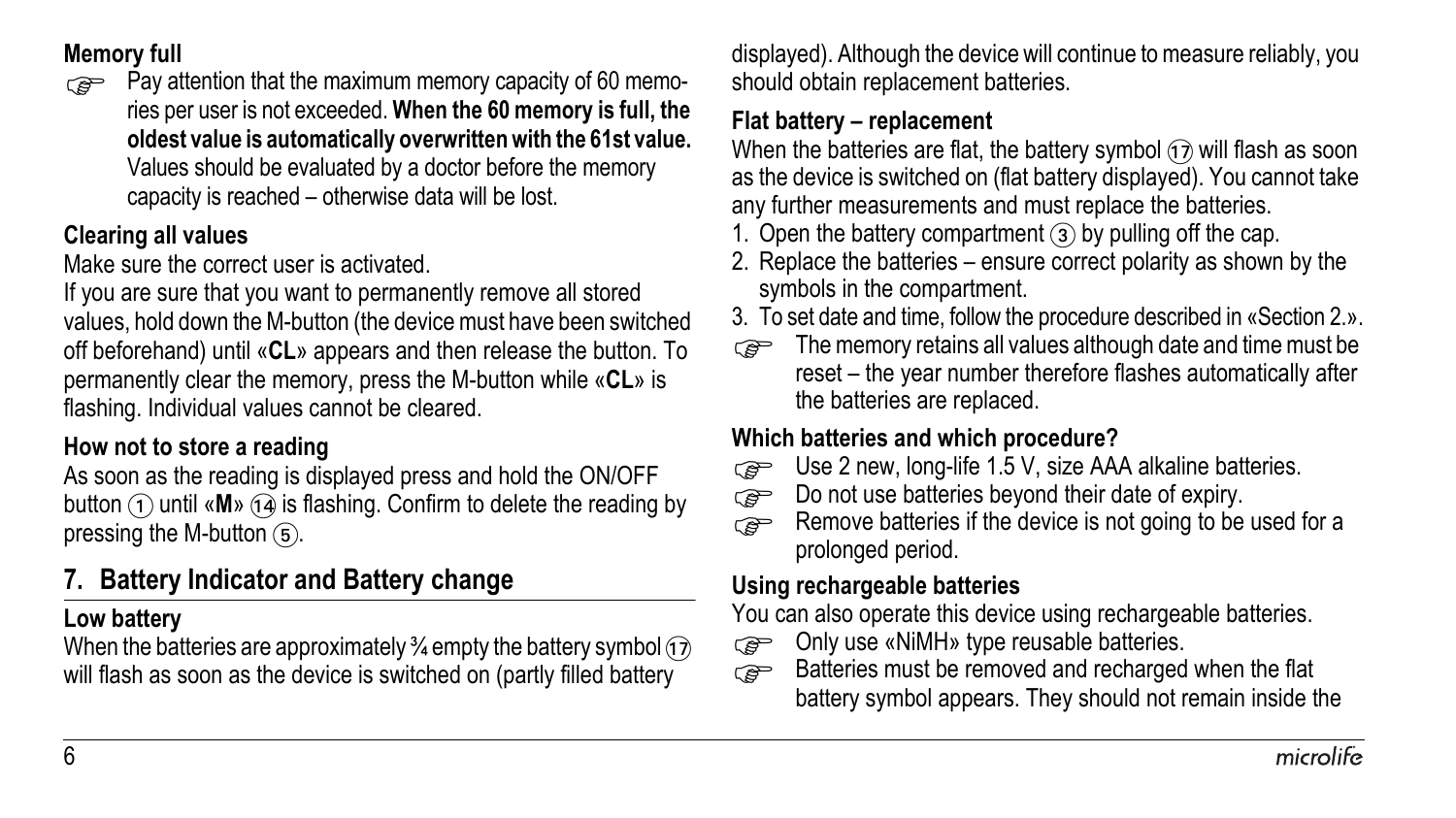device as they may become damaged (total discharge as a result of low use of the device, even when switched off).

- Always remove the rechargeable batteries if you do not intend to use the device for a week or more.
- Batteries cannot be charged in the blood pressure monitor. Recharge batteries in an external charger and observe the information regarding charging, care and durability.

# **8. Error Messages**

If an error occurs during the measurement, the measurement is interrupted and an error message, e.g. «**ERR 3**», is displayed.

| Error                    | <b>Description</b>         | Potential cause and remedy                                                                                                                                                                                               |
|--------------------------|----------------------------|--------------------------------------------------------------------------------------------------------------------------------------------------------------------------------------------------------------------------|
|                          | «ERR 1» Signal too<br>weak | The pulse signals on the cuff are too weak. Re-<br>position the cuff and repeat the measurement.*                                                                                                                        |
| 18)                      | «ERR 2» Error signal       | During the measurement, error signals were<br>detected by the cuff, caused for instance by<br>movement or muscle tension. Repeat the<br>measurement, keeping your arm still.                                             |
| «ERR 3» No pres-<br>(19) | sure in the<br>cuff        | An adequate pressure cannot be generated<br>in the cuff. A leak may have occurred. Check<br>that the cuff is correctly connected and is not<br>too loose. Replace the batteries if necessary.<br>Repeat the measurement. |

| Error | <b>Description</b>                    | Potential cause and remedy                                                                                                                                                                   |
|-------|---------------------------------------|----------------------------------------------------------------------------------------------------------------------------------------------------------------------------------------------|
|       | «ERR 5» Abnormal<br>result            | The measuring signals are inaccurate and<br>no result can therefore be displayed. Read<br>through the checklist for performing reliable<br>measurements and then repeat the<br>measurement.* |
| «HI»  | Pulse or cuff<br>pressure too<br>high | The pressure in the cuff is too high (over<br>299 mmHq) OR the pulse is too high (over<br>200 beats per minute). Relax for 5 minutes<br>and repeat the measurement.*                         |
| «LO»  | Pulse too<br>low                      | The pulse is too low (less than 40 beats per<br>minute). Repeat the measurement.*                                                                                                            |

*\* Please consult your doctor, if this or any other problem occurs repeatedly.*

If you think the results are unusual, please read through the information in «Section [1.»](#page-3-0) carefully.

# **9. Safety, Care, Accuracy Test and Disposal**

# **Safety and protection**

**1.** Safety and protection<br>• This device may only be used for the purposes described in these instructions. The manufacturer cannot be held liable for damage caused by incorrect application.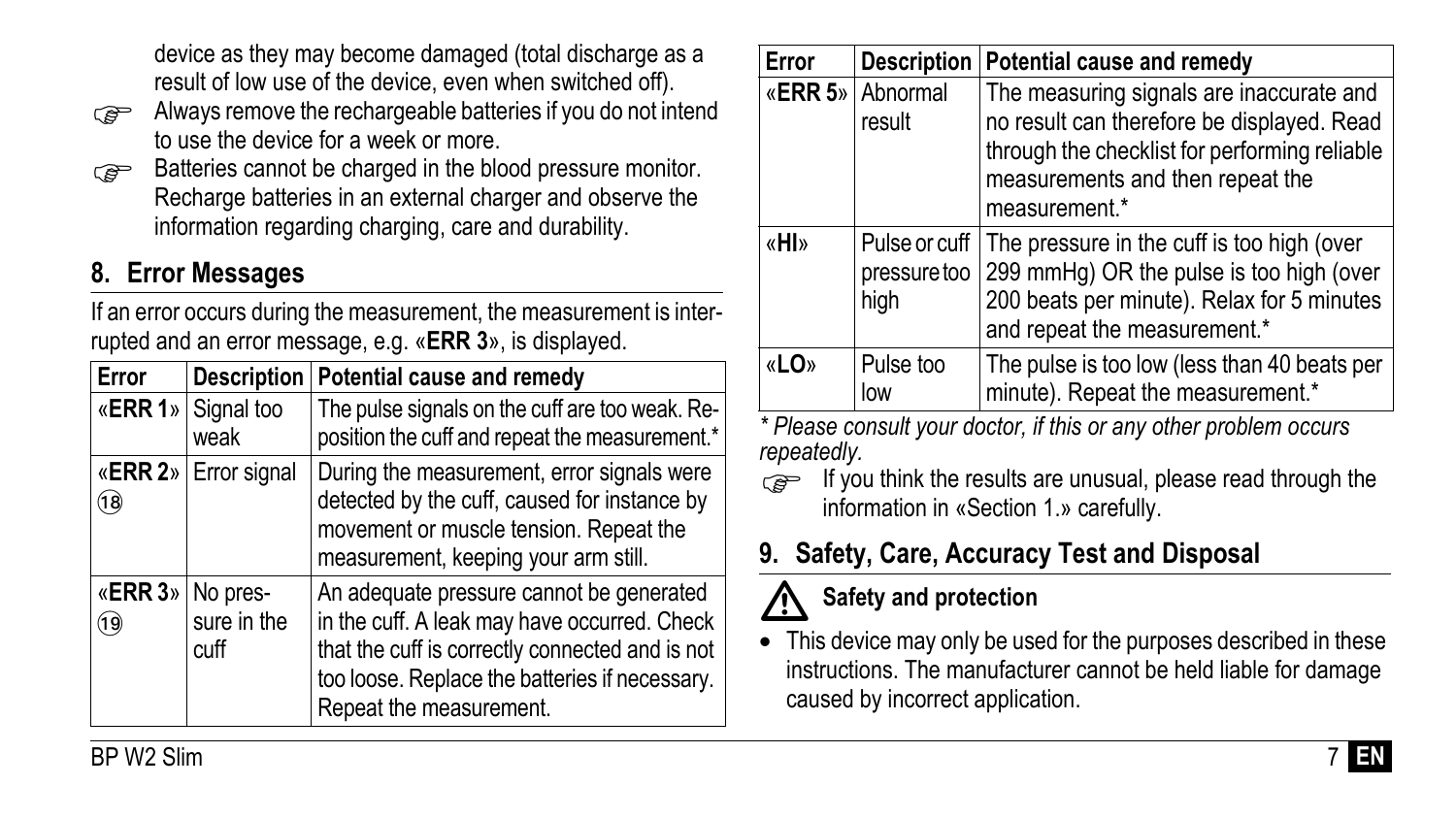- This device comprises sensitive components and must be treated with caution. Observe the storage and operating conditions described in the «Technical Specifications» section.
- Protect it from:
	- water and moisture
	- extreme temperatures
	- impact and dropping
	- contamination and dust
	- direct sunlight
	- heat and cold
- The cuffs are sensitive and must be handled with care.
- Only pump up the cuff once fitted.
- Do not use this device close to strong electromagnetic fields such as mobile telephones or radio installations. Keep a minimum distance of 3.3 m from such devices when using this device.
- Do not use this device if you think it is damaged or notice anything unusual.
- Never open this device.
- If the device is not going to be used for a prolonged period the batteries should be removed.
- Read the additional safety information provided within the individual sections of this instruction manual.
- The measurement results given by this device is not a diagnosis. It is not replacing the need for the consultation of a physician, espe-

cially if not matching the patient's symptoms. Do not rely on the measurement result only, always consider other potentially occurring symptoms and the patient's feedback. Calling a doctor or an ambulance is advised if needed.



Ensure that children do not use this device unsupervised; Some parts are small enough to be swallowed. Be aware of the risk of strangulation in case this device is supplied with cables or tubes.

#### **Device care**

Clean the device only with a soft, dry cloth.

#### **Cleaning the cuff**

Carefully remove any marks on the cuff with a damp cloth and mild detergent.

#### **Accuracy test**

We recommend this device is tested for accuracy every 2 years or after mechanical impact (e.g. being dropped). Please contact your local Microlife-Service to arrange the test (see foreword).

### **Disposal**



Batteries and electronic devices must be disposed of in accor-

dance with the locally applicable regulations, not with

domestic waste.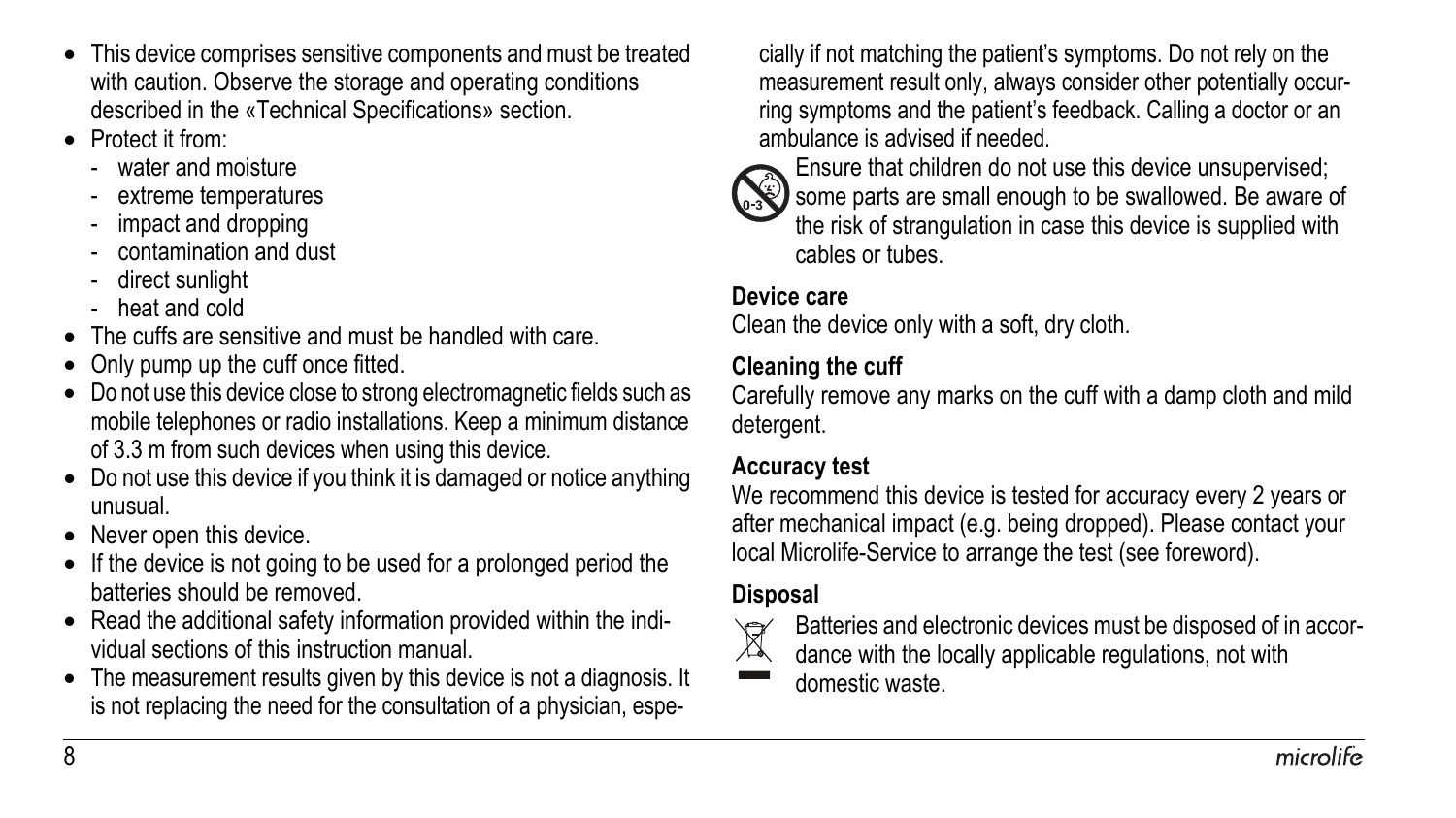## **10. Guarantee**

This device is covered by a **5 year guarantee**; the cuff is covered by a 2 year guarantee from the date of purchase. The guarantee is valid only on presentation of the guarantee card completed by the dealer confirming date of purchase or the receipt.

- Batteries and parts that become worn with use are not included.
- Opening or altering the device invalidates the guarantee.
- The guarantee does not cover damage caused by improper handling, discharged batteries, accidents or non-compliance with the operating instructions.

Please contact your local Microlife-Service (see foreword).

# **11. Technical Specifications**

| 10 - 40 °C / 50 - 104 °F                                            |
|---------------------------------------------------------------------|
| 15 - 95 % relative maximum humidity                                 |
| $-20 - +55$ °C / $-4 - +131$ °F                                     |
| 15 - 95 % relative maximum humidity                                 |
| 115 g (including batteries)                                         |
| 81 x 65 x 21 mm                                                     |
| oscillometric                                                       |
| 20 - 280 mmHg - blood pressure<br>40 - 200 beats per minute - pulse |
|                                                                     |

#### **Cuff pressure display**

| blood pressure monitor, storage case,                                         |
|-------------------------------------------------------------------------------|
|                                                                               |
| IEC 60601-1-2 (EMC); IEC 60601-1-11<br>Device: 10 years or 10000 measurements |
| 2 x AAA batteries, instruction manual,                                        |

This device complies with the requirements of the Medical Device Directive 93/42/EEC.

Technical alterations reserved.

Date of production: first four digits of the serial number of the device. First and second digit – the week of the year / third and fourth digit – the year of production.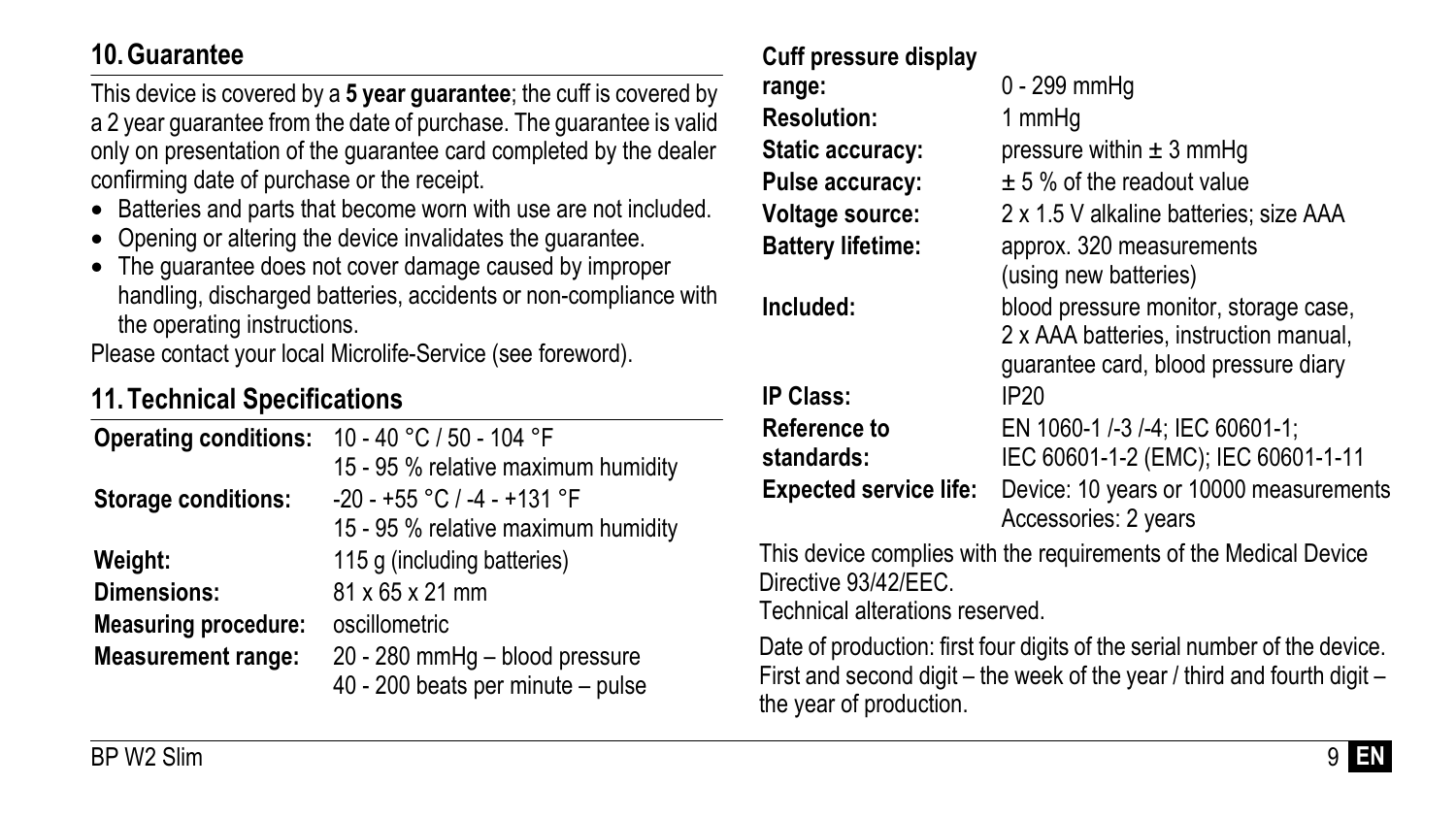# **Microlife BP W2 Slim RU**

# 1 Кнопка ВКЛ/ВЫКЛ

- 2 Дисплей
- 3 Отсек для батарей
- (4) Манжета
- 5 Кнопка M (Память)
- 6 Кнопка Time (Время)
- 7 Переключатель пользователей

# **Дисплей**

- 8 Систолическое давление
- 9 Диастолическое давление
- **(10 Частота пульса**
- **11** Дата/Время
- 12 Индикатор пользователя
- 13 Индикатор уровня давления
- 14 Сохраненное значение
- AO Индикатор аритмии сердца
- **16 Индикатор пульса**
- Индикатор разряда батарей
- 18 Индикатор движения руки

### 19 Индикатор правильности надевания манжеты



Перед использованием прибора внимательно прочтите данное руководство .

## Уважаемый покупатель ,

Ваш новый тонометр Microlife является надежным медицинским прибором для выполнения измерений на запястье. Он прост в использовании, точен и настоятельно рекомендован для изме рения артериального давления в домашних условиях. Прибор был разработан в сотрудничестве с врачами, а клинические тесты подтвердили высокую точность его измерений.\* Пожалуйста, внимательно прочтите настоящие указания для получения четкого представления обо всех функциях и технике безопасности. Нам бы хотелось, чтобы Вы были удовлетворены качеством изделия Microlife. При возникновении вопросов, проблем или для заказа запасных частей, пожалуйста, обращай тесь в местный сервисный центр Microlife. Ваш дилер или аптека могут предоставить Вам адрес дилера Microlife в Вашей стране. В качестве альтернативы, посетите в Интернете страницу www.microlife.by, где Вы сможете найти ряд полезных сведений по нашему изделию . Будьте здоровы – Microlife AG!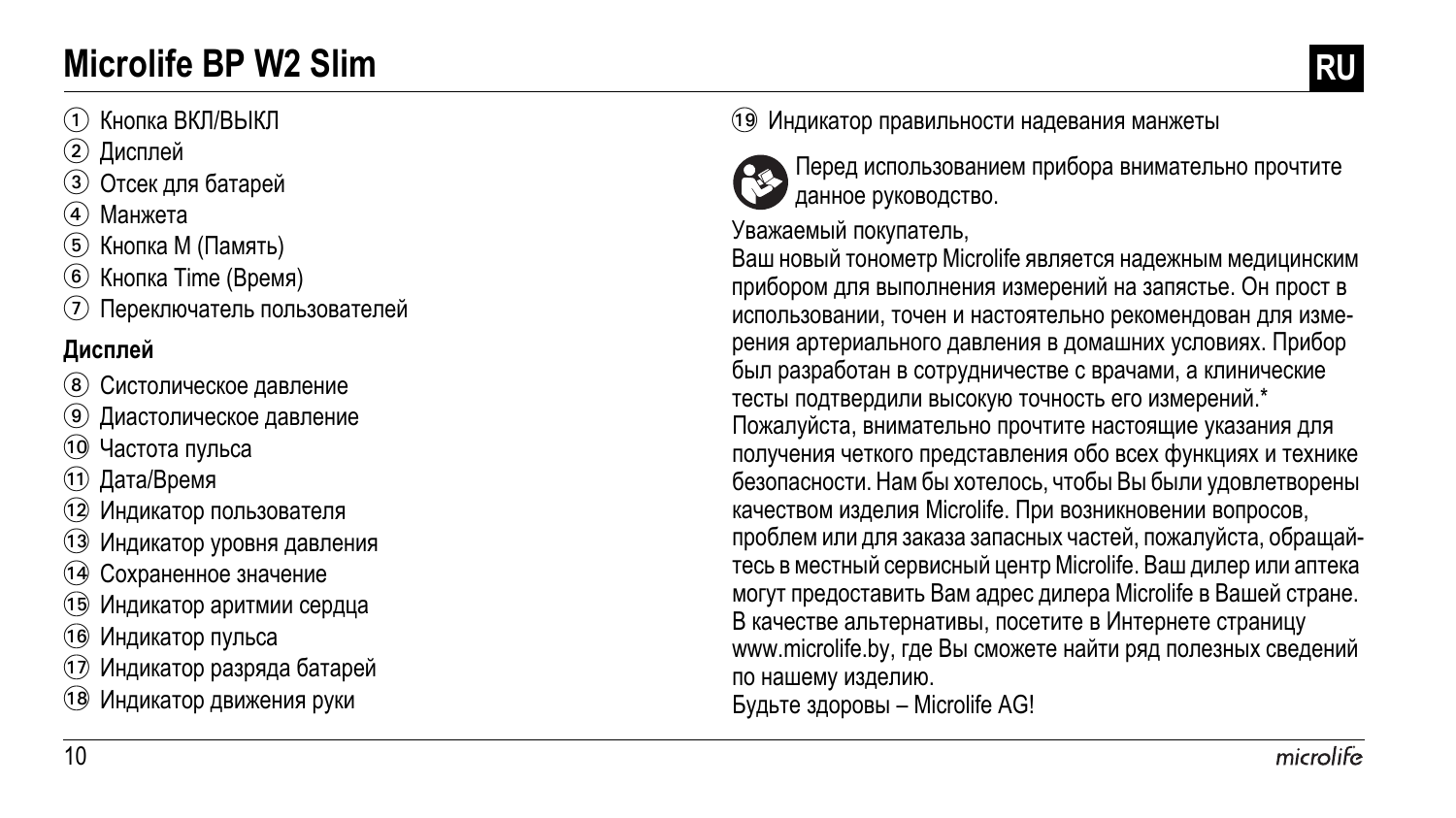*\* Этотприбор протестирован в соответствии с протоколом Европейского Общества Гипертонии (ESH) и ISO81060-2:2013.*

### **Оглавление**

- **1. Важная информация об артериальном давлении и самостоятельное измерение**
	- Как определить артериальное давление?
- **2. Использование прибора в первый раз**
	- Установка батарей
	- Установка даты и времени
	- Выбор пользователя
- **3. Выполнение измерений артериального давления при помощи прибора**
- **4. Появление индикатора аритмии сердца на ранней стадии**
- **5. Индикатор уровня давления «Светофор»**
- **6. Память**
	- Просмотр сохраненных величин
	- Заполнение памяти
	- Удаление всех значений
	- Как отменить сохранение результата
- **7. Индикатор разряда батарей и их замена**
	- Батареи почти разряжены
	- Замена разряженных батарей
	- Элементы питания и процедура замены
- Использование аккумуляторов
- **8. Сообщения об ошибках**
- **9. Техника безопасности, уход, проверка точности и утилизация**
	- Техника безопасности и защита
	- Уход за прибором
	- Очистка манжеты
	- Проверка точности
	- Утилизация
- **10. Гарантия**

### **11. Технические характеристики**



Изделие типа BF

Хранить в сухом месте

- **1. Важная информация об артериальном давлении и самостоятельное измерение**
- **Артериальное давление** это давление крови, подаваемой сердцем в артерии. Всегда измеряются два значения, систолическое (верхнее) давление и диастолическое (нижнее) давление.
- Кроме того, прибор показывает частоту пульса (число ударов сердца в минуту).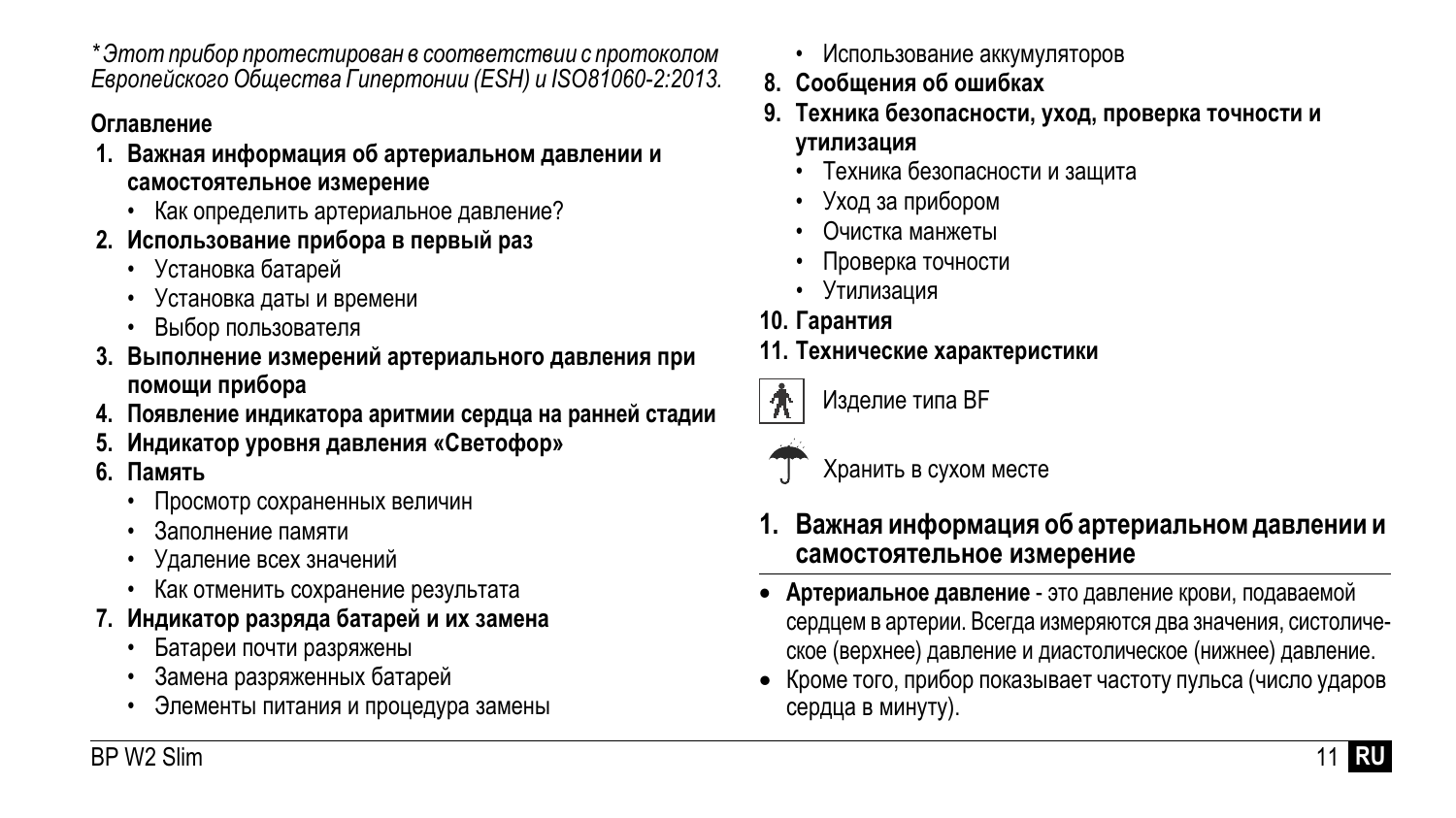- **Постоянно повышенное артериальное давление может нанести ущерб Вашему здоровью, и в этом случае Вам необходимо обратиться к врачу!**
- Всегда сообщайте врачу о Вашем давлении и сообщайте ему/ ей, если Вы заметили что-нибудь необычное или чувствуете неуверенность. **Никогда не полагайтесь на результат однократного измерения артериального давления.**
- Существует несколько причин **возникновения высокого артериального давления**. Ваш лечащий врач расскажет о них более подробно и предложит подходящее лечение. Кроме приема лекарственных средств, снижение веса и физические нагрузки помогут снизить артериальное давление.
- **Ни при каких обстоятельствах не меняйте дозировку любых лекарств, назначенных врачом!**
- В зависимости от физических нагрузок и состояния, артериальное давление подвержено знaчитeльным колебаниям в течение дня. **Поэтому каждый раз процедура измерений должна проводиться в спокойных условиях и когда Вы не чувствуете напряжения!** Потребуется не менее двух измерений (каждое утро и каждый вечер) для определения среднего значения измерений.
- Совершенно нормально, если при двух измерениях подряд полученные результаты будут отличаться друг от друга.
- **Расхождения** между результатами измерений, полученными врачом или в аптеке, и результатами, полученными в домашних

условиях, также являются вполне нормальными, поскольку ситуации, в которых проводятся измерения, совершенно различны.

- **Несколько измерений обеспечивают** гораздо более надежную информацию об артериальном давлении, чем одно измерение.
- **Сделайте небольшой перерыв,** по крайней мере, в 15 секунд между двумя измерениями.
- Если Вы страдаете **нарушением сердцебиения** (аритмия, см «Раздел 4.»), измерения, сделанные с помощью этого прибора, должны быть оценены Вашим лечащим врачом.
- **Показания пульса не пригодны для использования в качестве контроля частоты кардиостимулятора!**
- Во время **беременности** следуеттщательно следить за артериальным давлением, поскольку на протяжении этого периода оно может существенно меняться!
- **При измерении артериального давления на запястье на точность измерений может влиять ряд факторов.** В некоторых случаях результат может отличаться от измерений на плече. Рекомендуется сравнить эти значения с результатами, полученными при измерениях на плече, и проконсультироваться с врачом.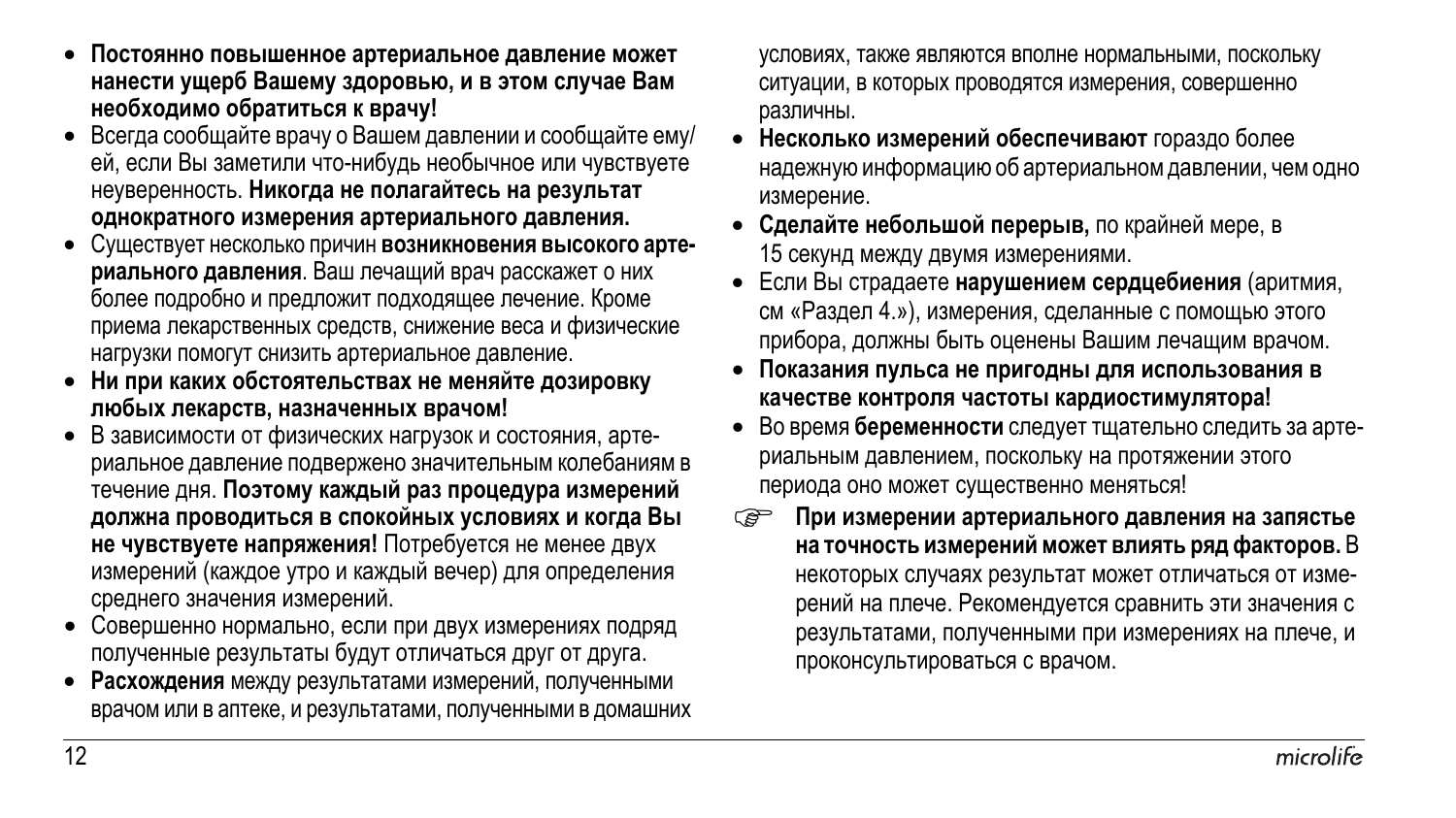#### **Как определить артериальное давление?**

Таблица для классификации значений артериального давления взрослого человека в соответствии с международными рекомендациями ESH, AHA, JSH. Данные приведены в мм.рт. ст.

| Диапазон |                                            | Систоли-<br>ческое | Диасто-<br>лическое | Рекомендация                                 |
|----------|--------------------------------------------|--------------------|---------------------|----------------------------------------------|
|          | артериальное давление<br>слишком низкое    | $\star$ 100        | $\star$ 60          | Обратитесь к врачу                           |
| 1.       | оптимальное артери-<br>альное давление     | 100 - 130          | $60 - 80$           | Самостоятельный<br>контроль                  |
| 2.       | повышенное артери-<br>альное давление      | 130 - 135          | $80 - 85$           | Самостоятельный<br>контроль                  |
| 3.       | артериальное давление<br>слишком высокое   | $135 - 160$        | 85 - 100            | Обратитесь за меди-<br>цинской помощью       |
| 4.       | артериальное давление<br>угрожающе высокое | 160 4              | 100 $+$             | Срочно обратитесь за<br>медицинской помощью! |

Оценка давления определяется по наивысшему значению. Например: давление **140/80** мм.рт.ст. и давление **130/90** мм.рт.ст. оба оцениваются как «артериальное давление очень высокое».

# **2. Использование прибора в первый раз**

### **Установка батарей**

После того, как Вы вынули прибор из упаковки, прежде всего, вставьте батареи. Отсек для батарей 3 расположен на нижней части прибора. Вставьте батареи (2 х тип AAA 1.5В), соблюдая полярность.

#### **Установка даты и времени**

- 1. После того, как новые батареи вставлены, на дисплее замигает числовое значение года. Год устанавливается нажатием кнопки M 5. Для того, чтобы подтвердить введенное значение и затем установить месяц, нажмите кнопку Time (Время) 6.
- 2. Теперь можно установить месяц нажатием кнопки M. Для того, чтобы подтвердить введенное значение и затем установить день, нажмите кнопку Time (Время).
- 3. Следуя вышеприведенным инструкциям, установите день, час и минуты.
- 4. После установки минут и нажатия кнопки Time (Время) на экране появятся дата и время.
- 5. Для изменения даты и времени нажмите и удерживайте кнопку Time (Время) приблизительно в течение 3 секунд, пока не начнет мигать год. После этого можно ввести новые значения, как это описано выше.

#### **Выбор пользователя**

Этот прибор позволяет сохранить результаты 2 пользователей.

- **Перед каждым измерением** установите переключатель пользователя  $(7)$  для соответствующего пользователя: пользователь 1 или пользователь 2.
- $\triangleright$  Пользователь 1: сдвиньте переключатель  $\widehat{I}$  слева чтобы к символу «пользователь 1».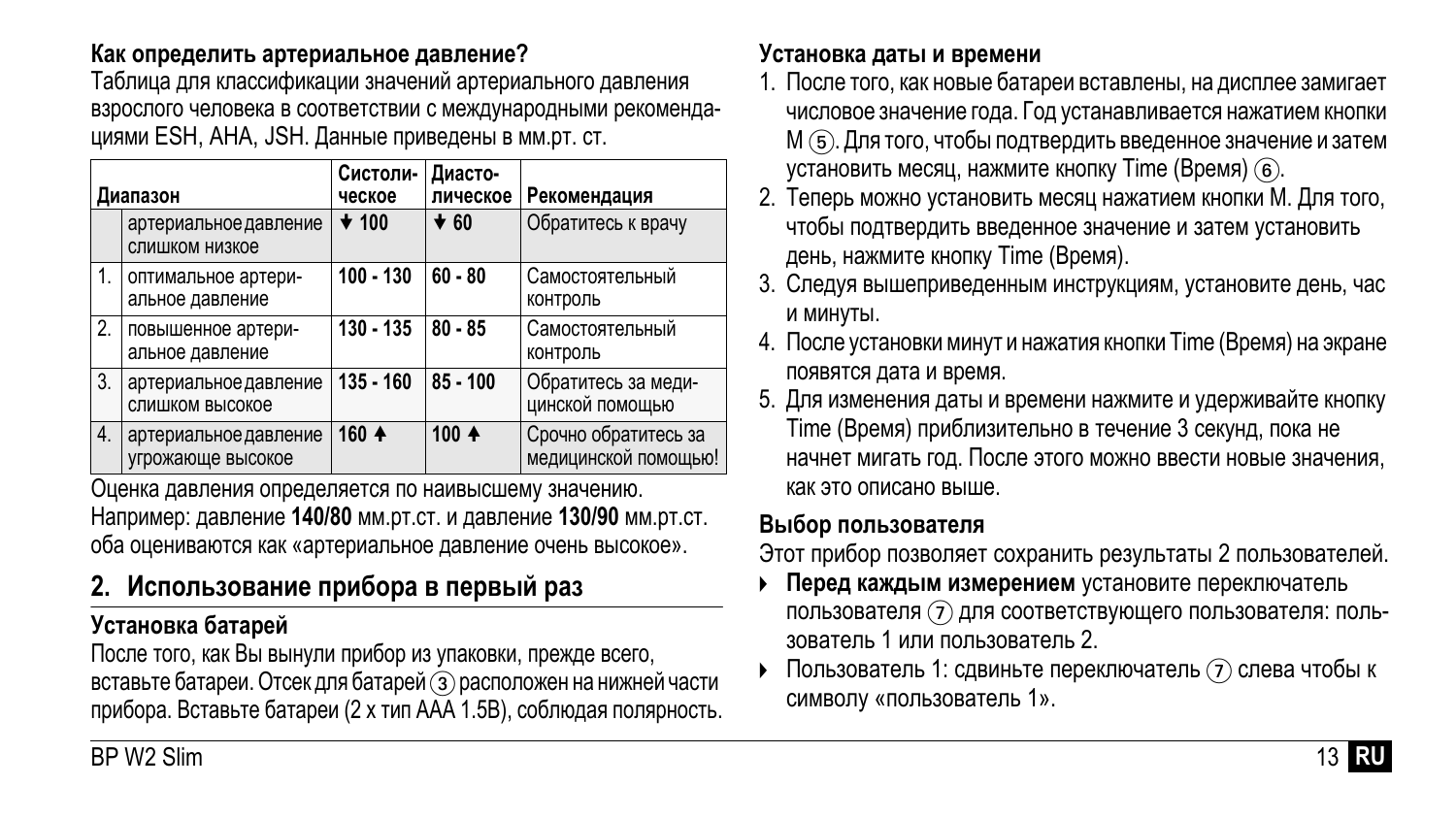- Пользователь 2: сдвиньте переключатель  $(7)$  права на к символу «пользователь 2».
- Первый человек, проводящий измерение должен выбрать «пользователь 1».

#### **3. Выполнение измерений артериального давления при помощи прибора**

#### **Рекомендации для получения надежных результатов измерений**

- 1. Избегайте физической активности, не ешьте и не курите непосредственно перед измерением.
- 2. Перед измерением присядьте, по крайней мере, на пять минут и расслабьтесь.
- 3. Всегда проводите измерения на том же запястье в положении сидя. Используйте запястье, которое обычно показывает более высокие значения артериального давления.
- 4. Снимите одежду и, например, часы, для того, чтобы освободить запястье.
- 5. Убедитесь, что используется манжета правильного размера (маркировка на манжете).
- 6. Удобно наложите манжету, но не слишком туго. Манжета рассчитана на запястье обхватом от 13,5 - 23 см (5,25 - 9,05 дюймов).
- 7. Расположите руку так, чтобы она оставалась расслабленной и убедитесь в том, что **прибор находится на той же высоте, что и сердце.**
- 8. Нажмите кнопку ВКЛ/ВЫКЛ (1) для начала измерения.
- 9. Теперь будет произведена автоматическая накачка манжеты. Расслабьтесь, не двигайтесь и не напрягайте руку до тех пор, пока не отобразится результат измерения. Дышите нормально и не разговаривайте.
- 10.Измерение происходит во время накачки манжеты. Скорость накачки может различаться.
- 11.Во время измерения, индикатор пульса (16 мигает на дисплее.
- 12.Затем отображается результат, состоящий из систолического
	- 8 и диастолического 9 артериального давления, а также пульса (10. См. также пояснения по другим показаниям дисплея в этом буклете.
- 13.Снимите манжету и выключите тонометр, занесите результат в приложенную карточку артериального давления. (Тонометр автоматически отключается приблизительно через 1 минуту).

#### **4. Появление индикатора аритмии сердца на ранней стадии**

Этот символ (16) указывает на то, что во время измерения были выявлены нарушения пульса. В этом случае результат может отличаться от Вашего нормального артериального давления – повторите измерение. В большинстве случаев это не является причиной для беспокойства. Однако если такой символ появляется регулярно (например, несколько раз в неделю при ежед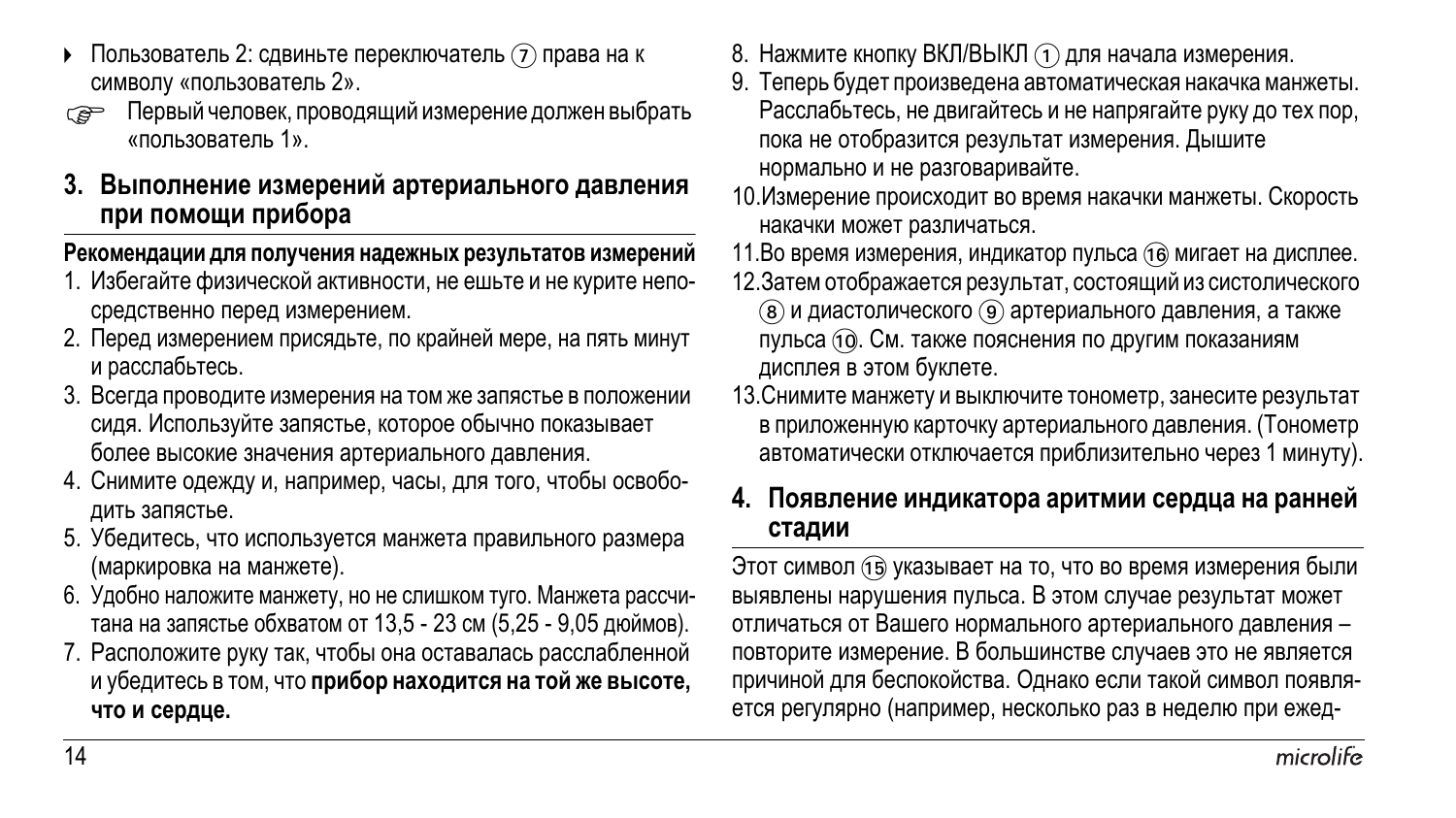невных измерениях), рекомендуется сообщить об этом врачу. Покажите врачу приведенное ниже объяснение:

#### **Информация для врача при частом появлении на дисплее индикатора аритмии**

Прибор представляет собой осциллометрический тонометр, анализирующий также и частоту пульса. Прибор прошел клинические испытания.

Символ аритмии отображается после измерения, если во время измерения имели место нарушения пульса. Если этот символ появляется достаточно часто (например, несколько раз в неделю при ежедневных измерениях), то пациенту рекомендуется обратиться за медицинской консультацией. Прибор не заменяет кардиологического обследования, однако позволяет выявить нарушения пульса на ранней стадии.

# **5. Индикатор уровня давления «Светофор»**

Полоски на левом краю дисплея (13) показывают диапазон, в котором лежит результат артериального давления. В зависимости от высоты расположения считываемого значения в полоске оно является: оптимальным (зеленым), повышенным (желтым), слишком высоким (оранжевым), угрожающе высоким (красным). Классификация соответствует 4 диапазонам в таблице согласно международным рекомендациям ESH, AHA, JSH, как описано в «Разделе 1.».

# **6. Память**

Этот прибор автоматически сохраняет по 60 значений измерений для каждого из 2 пользователей.

#### **Просмотр сохраненных величин**

Выберите пользователя 1 и 2 при помощи переключателя  $(7)$ . Коротко нажмите кнопку М (5) при выключенном приборе. Сначала на дисплее покажется знак «М» (14 и затем значение, например «**M 17**». Это означает, что в памяти находятся 17 значений. Затем прибор переключается на последний сохраненный результат. Повторное нажатие кнопки M отображает предыдущее значение. Многократное нажатие кнопки M позволяет переключаться между сохраненными значениями.

#### **Заполнение памяти**

Обратите внимание, что максимальный объем памяти 60 значений для каждого пользователя не может быть превышен.**Когда память заполнена, самое старое измерение перезаписывается 61-м результатом.** Значения должны быть отслежены врачом до достижения максимального объема памяти – иначе данные будут потеряны.

#### **Удаление всех значений**

Пожалуйста, убедитесь, что выбран верный пользователь. Если Вы уверены в том, что хотите удалить все хранимые значения без возможности восстановления, удерживайте кнопку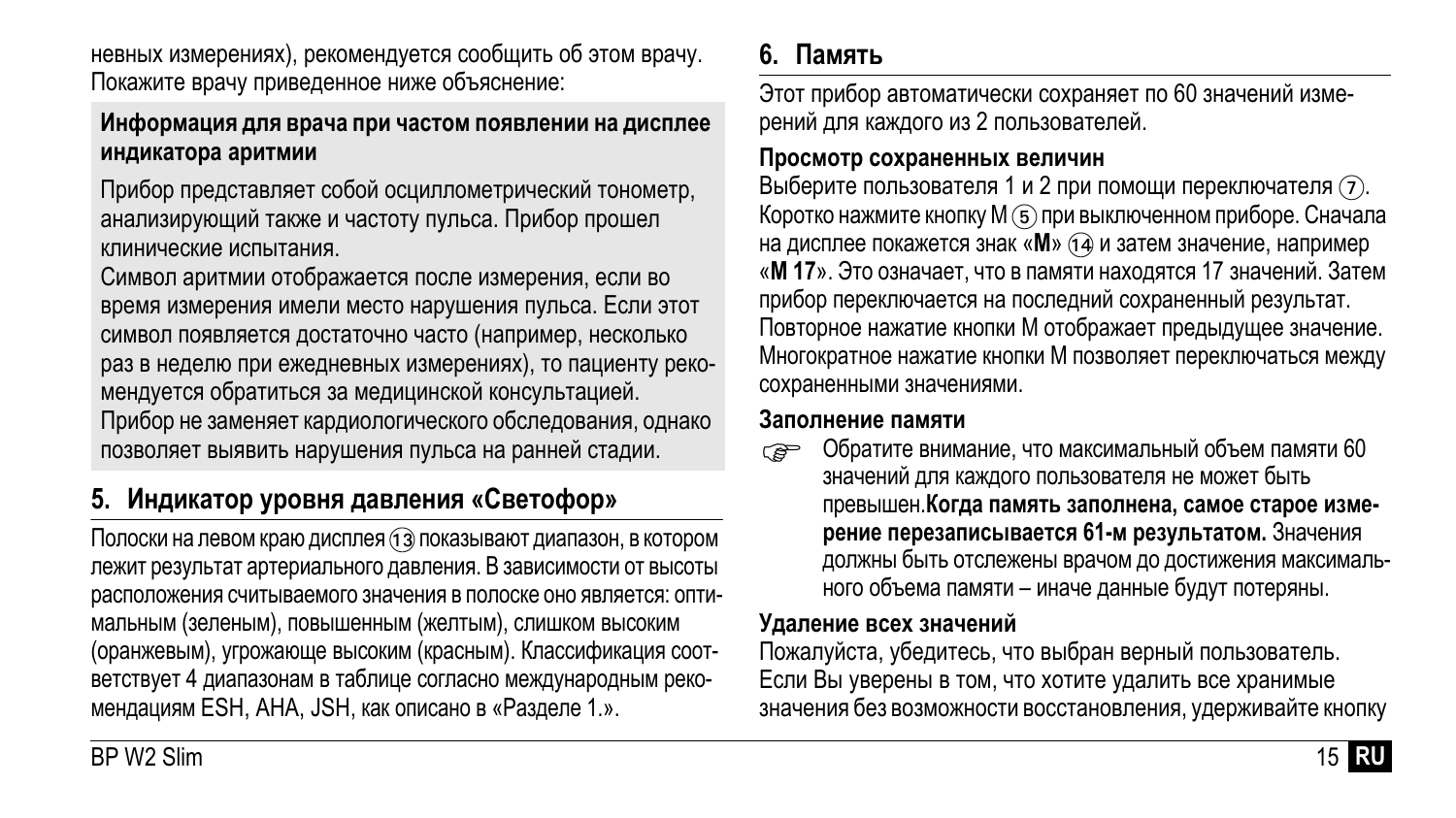M в нажатом положении (предварительно прибор необходимо выключить) до появления «**CL**» и затем отпустите кнопку. Для очистки памяти нажмите кнопку M в момент, когда мигает «**CL**». Отдельные значения не могут быть удалены.

#### **Как отменить сохранение результата**

Как только отобразится результат, нажмите и удерживайте кнопку ВКЛ/ВЫКЛ (1) до момента, как начнет мигать знак «**M**» (14). Подтвердите удаление результата, нажав кнопку М (5).

### **7. Индикатор разряда батарей и их замена**

#### **Батареи почти разряжены**

Если батареи использованы приблизительно на ¾, то при включении прибора символ элементов питания (17) будет мигать (отображается частично заряженная батарея). Несмотря на то, что прибор продолжит надежно проводить измерения, необходимо подготовить новые элементы питания на замену.

#### **Замена разряженных батарей**

Если батареи разряжены, то при включении прибора символ элементов питания (1) будет мигать (отображается разряженная батарея). Дальнейшие измерения не могут производиться до замены батарей.

- 1. Откройте батарейный отсек (3), оттянув крышку.
- 2. Замените батареи, убедившись, что соблюдена полярность в соответствии с символами в отсеке.
- 3. Для того, чтобы установить дату и время, следуйте процедуре, описанной в «Разделе 2.».
- **В памяти сохраняются все значения, но дата и время** будут сброшены – поэтому после замены батарей год автоматически замигает.

#### **Элементы питания и процедура замены**

- Пожалуйста, используйте 2 новые щелочные батареи на 1,5В с длительным сроком службы размера AAA.
- $\epsilon \widehat{\hspace{1cm}}$  Не используйте батареи с истекшим сроком годности.<br> $\epsilon \widehat{\hspace{1cm}}$  Достаньте батареи. если прибор не будет использовать
- <sup>Д</sup>ocтaньте батареи, если прибор не будет использоваться в течение длительного периода времени.

#### **Использование аккумуляторов**

С прибором можно работать, используя аккумуляторные батареи.

- **Пожалуйста, используйте только один тип аккумуляторных** батарей «NiMH».
- Батареи необходимо вынуть <sup>и</sup> перезарядить, если появляется символ элементов питания (разряженная батарея). Они не должны оставаться внутри прибора, поскольку могут выйти из строя (даже в выключенном приборе батареи продолжают разряжаться).
- **Всегда вынимайте аккумуляторы, если не собираетесь** пользоваться прибором в течение недели или более!
- **АККУМУЛЯТОРЫ НЕ могут заряжаться в тонометре!** Повторно зарядите аккумуляторы во внешнем зарядном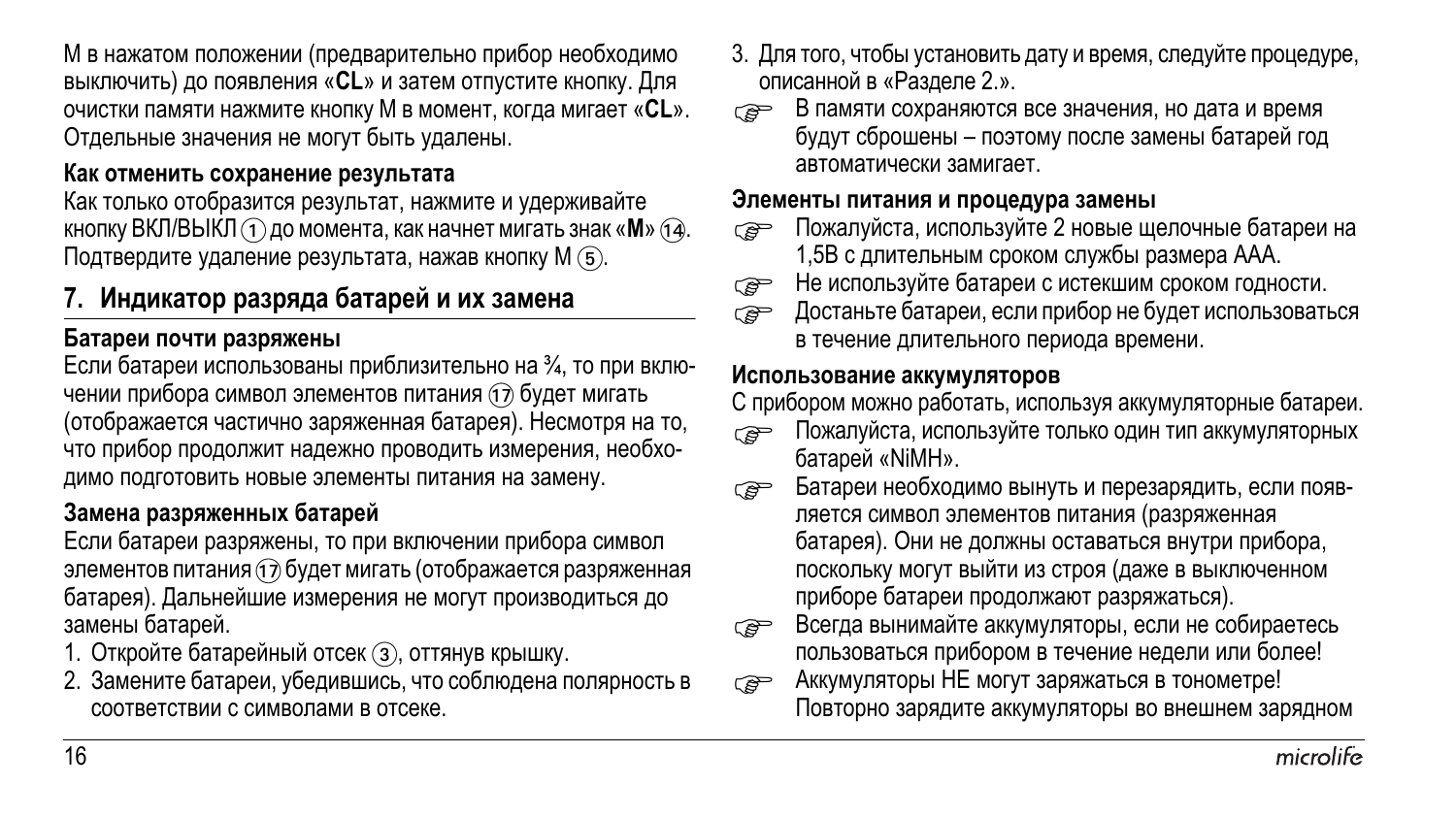устройстве и ознакомьтесь с информацией по зарядке, уходу и сроку службы!

# **8. Сообщения об ошибках**

Если во время измерения происходит ошибка, то процедура измерения прерывается и выдается сообщение об ошибке, например «**ERR 3**».

| Ошибка          | Описание                             | Возможная причина и устранение                                                                                                                                                                                                                |
|-----------------|--------------------------------------|-----------------------------------------------------------------------------------------------------------------------------------------------------------------------------------------------------------------------------------------------|
| «ERR 1» Сигнал  | СЛИШКОМ<br>слабый                    | Импульсные сигналы на манжете<br>слишком слабые. Повторно наложите<br>манжету и повторите измерение.*                                                                                                                                         |
| (18)            | «ERR 2» Ошибочные<br>сигналы         | Во время измерения манжета зафикси-<br>ровала ошибочные сигналы,<br>вызванные, например, движением или<br>сокращением мышц. Повторите изме-<br>рение, держа руку неподвижно.                                                                  |
| «ERR 3»<br>(19) | Отсутствует<br>давление в<br>манжете | Манжета не может быть накачана до<br>необходимого уровня давления.<br>Возможно, имеет место утечка.<br>Проверьте, что манжета подсоединена<br>правильно и не слишком свободна. При<br>необходимости замените батареи.<br>Повторите измерение. |

| Ошибочный<br>результат<br>(артефакт)<br>Пульс или<br>давление | Сигналы измерения неточны, из-за чего<br>отображение результатов невозможно.<br>Прочтите рекомендации для получения<br>надежных результатов измерений и<br>затем повторите измерение.*<br>Давление в манжете слишком высокое<br>(свыше 299 мм рт. ст.) ИЛИ пульс |
|---------------------------------------------------------------|------------------------------------------------------------------------------------------------------------------------------------------------------------------------------------------------------------------------------------------------------------------|
|                                                               |                                                                                                                                                                                                                                                                  |
|                                                               |                                                                                                                                                                                                                                                                  |
|                                                               |                                                                                                                                                                                                                                                                  |
|                                                               |                                                                                                                                                                                                                                                                  |
|                                                               |                                                                                                                                                                                                                                                                  |
|                                                               |                                                                                                                                                                                                                                                                  |
|                                                               |                                                                                                                                                                                                                                                                  |
| манжеты                                                       | слишком высокий (свыше 200 ударов в                                                                                                                                                                                                                              |
| СЛИШКОМ                                                       | минуту). Отдохните в течение 5 минут и                                                                                                                                                                                                                           |
| высоки                                                        | повторите измерение.*                                                                                                                                                                                                                                            |
| Пульс                                                         | Пульс слишком низкий (менее                                                                                                                                                                                                                                      |
| СЛИШКОМ                                                       | 40 ударов в минуту). Повторите изме-                                                                                                                                                                                                                             |
| низкий                                                        | рение.*                                                                                                                                                                                                                                                          |
|                                                               | * Пожалуйста, проконсультируйтесь с врачом, если эта или какая-                                                                                                                                                                                                  |

С Если Вам кажется, что результаты отличаются от обычных, то, пожалуйста, внимательно прочтите информацию в «Разделе 1.».

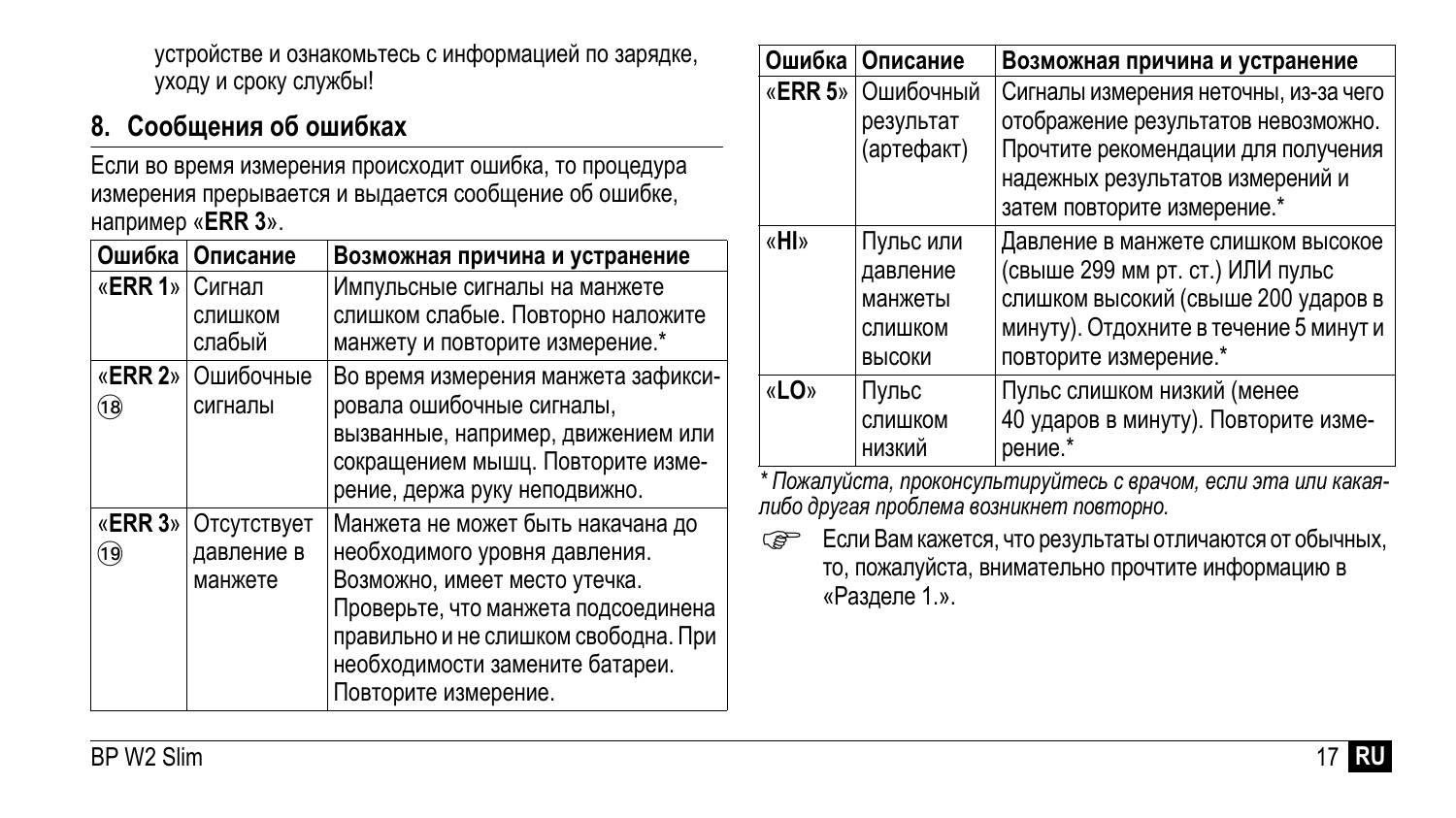**9. Техника безопасности, уход, проверка точности и утилизация**

#### $\vec{\mathbb{V}}$ **Техника безопасности <sup>и</sup> защита**

- Прибор может использоваться только в целях, описанных в данном буклете. Изготовитель не несет ответственности за повреждения, вызванные неправильным использованием.
- В состав прибора входят чувствительные компоненты, требующие осторожного обращения. Ознакомьтесь с условиями хранения и эксплуатации, описанными в разделе «Технические характеристики»!
- Оберегайте прибор от:
	- воды и влаги
	- экстремальных температур
	- ударов и падений
	- загрязнения и пыли
	- прямых солнечных лучей
	- жары и холода
- Манжеты представляют собой чувствительные элементы, требующие бережного обращения.
- Производите накачку только наложенной манжеты.
- Не используйте прибор вблизи сильных электромагнитных полей, например рядом с мобильными телефонами или ради-

останциями. Во время использования прибора сохраняйте минимальное расстояние 3,3 м от таких приборов.

- Не используйте прибор, если Вам кажется, что он поврежден, или если Вы заметили что-либо необычное.
- Никогда не вскрывайте прибор.
- Если прибор не будет использоваться в течение длительного периода времени, то из него следует вынуть батареи.
- Прочтите дальнейшие указания по безопасности в отдельных разделах этого буклета.
- Результат измерения, который предоставляет этот прибор, не является диагнозом. Это не заменяет необходимость консультации врача, особенно когда не подходит к симптомам пациента. Не полагайтесь только на результат измерения, всегда рассматривайте другие потенциальные симптомы и жалобы пациента. Обратитесь к врачу или вызовите скорую в случае необходимости.



Позаботьтесь о том, чтобы дети не могли использовать прибор без присмотра, поскольку некоторые его мелкие части могут быть проглочены. При поставке прибора с кабелями и шлангами возможен риск удушения.

#### **Уход за прибором**

Используйте для чистки прибора только сухую, мягкую ткань.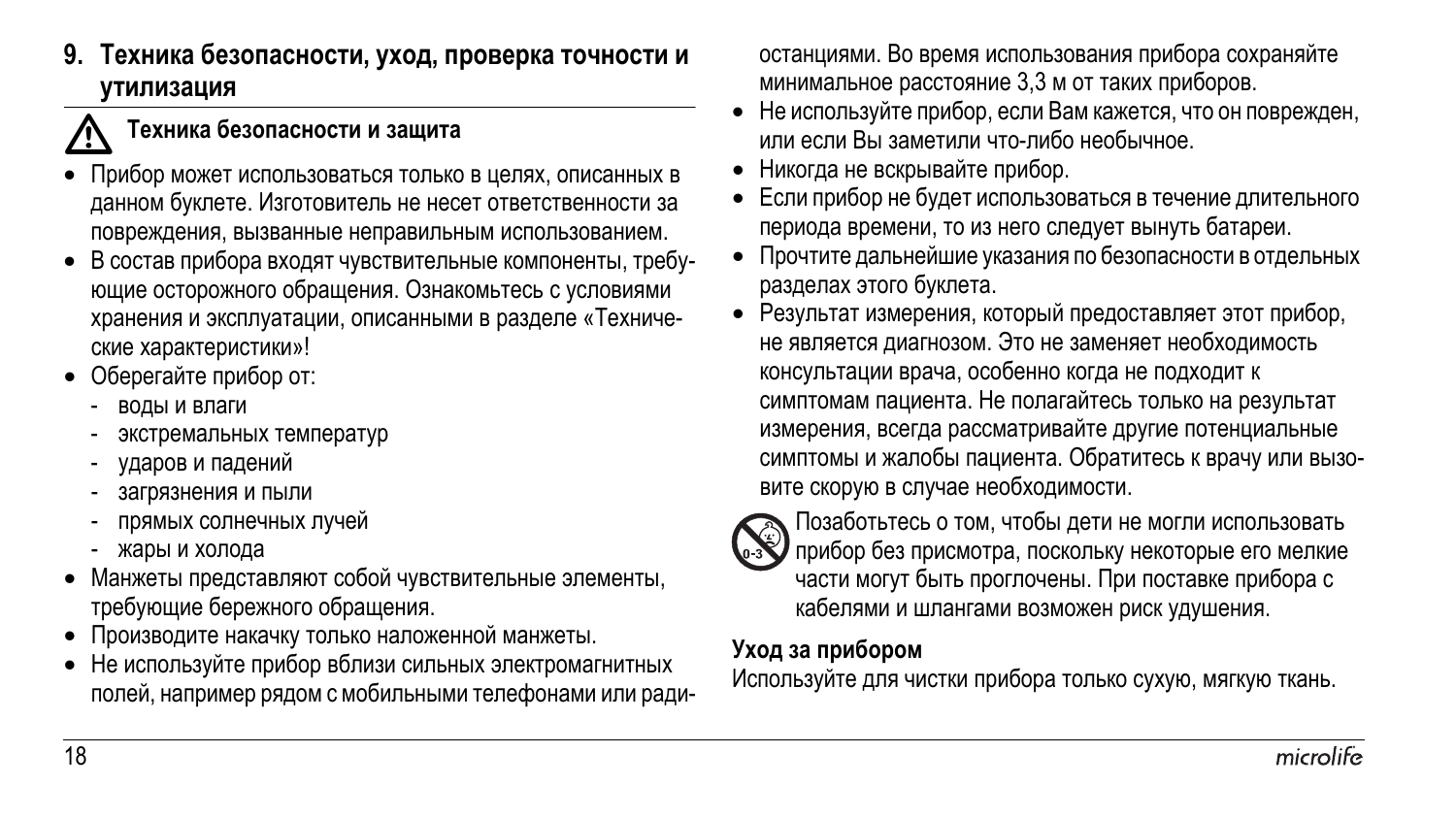#### **Очистка манжеты**

Осторожно удалите все следы с манжеты при помощи влажной ткани и мягкого моющего средства.

#### **Проверка точности**

Мы рекомендуем проверять точность прибора каждые 2 года либо после механического воздействия (например, падения). Для проведения теста обратитесь в местный сервисный центр Microlife (см. введение).

#### **Утилизация**



Батареи и электронные приборы следует утилизировать в

соответствии с принятыми нормами и не выбрасывать вместе с бытовыми отходами.

# **10.Гарантия**

На прибор распространяется гарантия в течение **5 лет,** на манжету 2 года, с даты приобретения. Гарантия действительна только при наличии гарантийного талона, заполненного дилером, подтверждающего дату продажи, или кассового чека.

- На батареи и комплектующие части гарантия не распространяется.
- Вскрытие и механические повреждения приводят к утрате гарантии.

• Гарантия не распространяется на повреждения, вызванные неправильным обращением, разрядившимися батареями, несчастными случаями или невыполнением инструкций по эксплуатации.

Пожалуйста, обратитесь в местный сервисный центр Microlife (см. введение).

### **11. Технические характеристики**

| Условия применения: от 10 до 40 °С      |                                                        |
|-----------------------------------------|--------------------------------------------------------|
|                                         | максимальная относительная влаж-                       |
|                                         | ность 15 - 95 %                                        |
| Условия хранения:                       | от -20 до +55 °C                                       |
|                                         | максимальная относительная влаж-                       |
|                                         | ность 15 - 95 %                                        |
| Macca:                                  | 115г (включая батареи)                                 |
| Размеры:                                | 81 x 65 x 21 MM                                        |
| Процедура измерения: осциллометрическая |                                                        |
|                                         | Диапазон измерений: 20 - 280 мм рт. ст. - артериальное |
|                                         | давление                                               |
|                                         | 40 - 200 ударов в минуту - пульс                       |
| Индикация давления в                    |                                                        |
| манжете:                                | 0 - 299 мм рт.ст.                                      |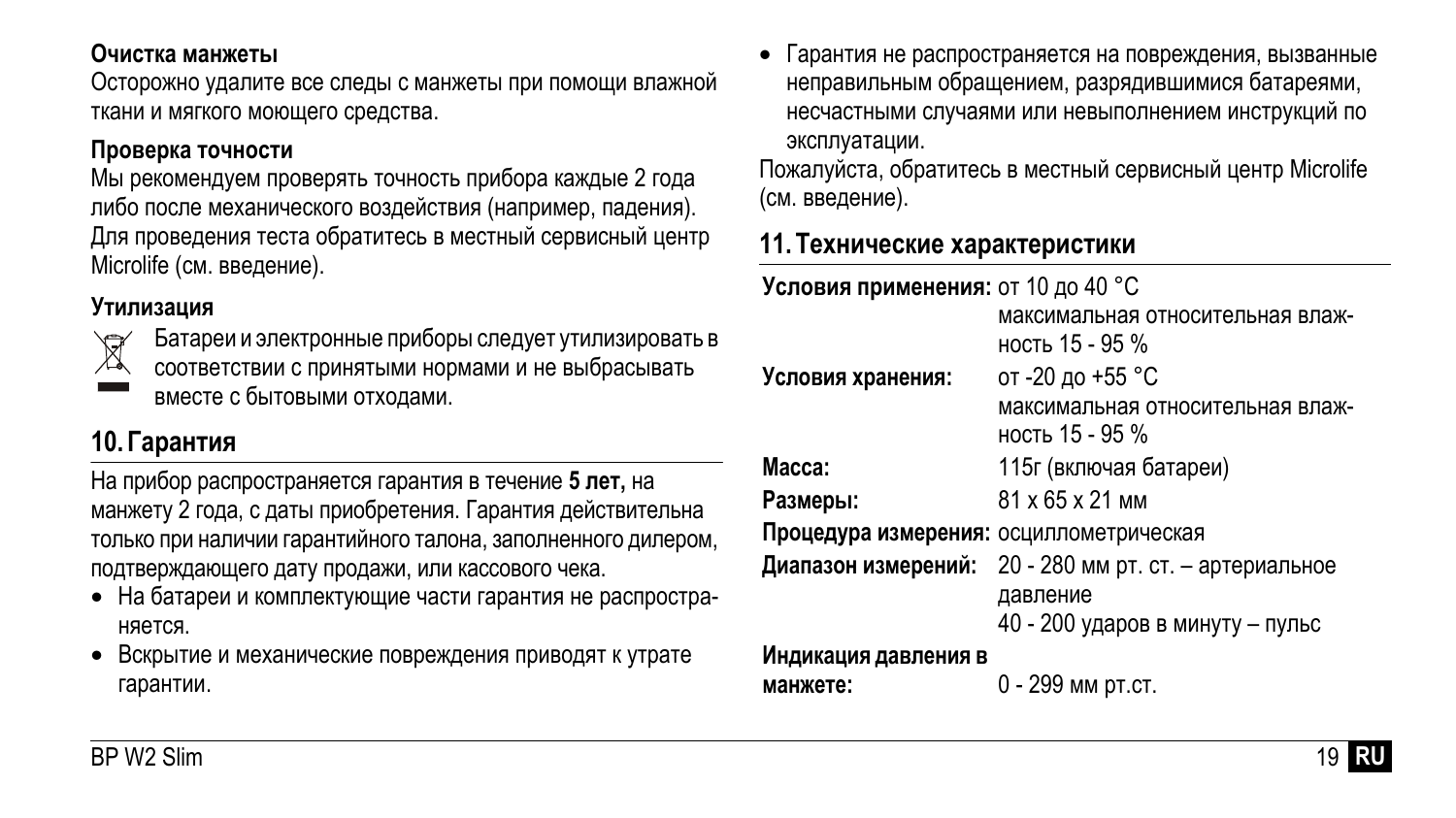**Минимальный шаг**

**индикации:** 1 мм рт.ст.

**Статическая точность:** давление в пределах ± 3 мм рт. ст.

**Точность измерения**

**Срок службы батареи:**

**стандартам:**

**службы:**

**пульса:** ±5 % считанного значения **Источник питания:** 2 x 1,5В щелочные батареи размера AAA примерно 320 измерений (при исполь-

зовании новых щелочных батарей) **Комплектация:** прибор для измерения артериального давления и частоты пульса, сумка-

чехол, элементы питания AAA - 2 шт, руководство по пользованию, гарантийный талон, дневник учета измерений артериального давления

**Класс защиты:** IP20 **Соответствие**

EN 1060-1 /-3 /-4; IEC 60601-1; IEC 60601-1-2 (EMC); IEC 60601-1-11 **Ожидаемый срок** Прибор: 10 лет или 10000 измерений Комплектующие: 2 года

Данный прибор соответствует требованиям директивы ЕС о медицинском оборудовании 93/42/EEC.

Право на внесение технических изменений сохраняется.

Дата производства: первые четыре цифры серийного номера прибора. Первая и вторая цифры – неделя производства, третья и четвертая – год производства.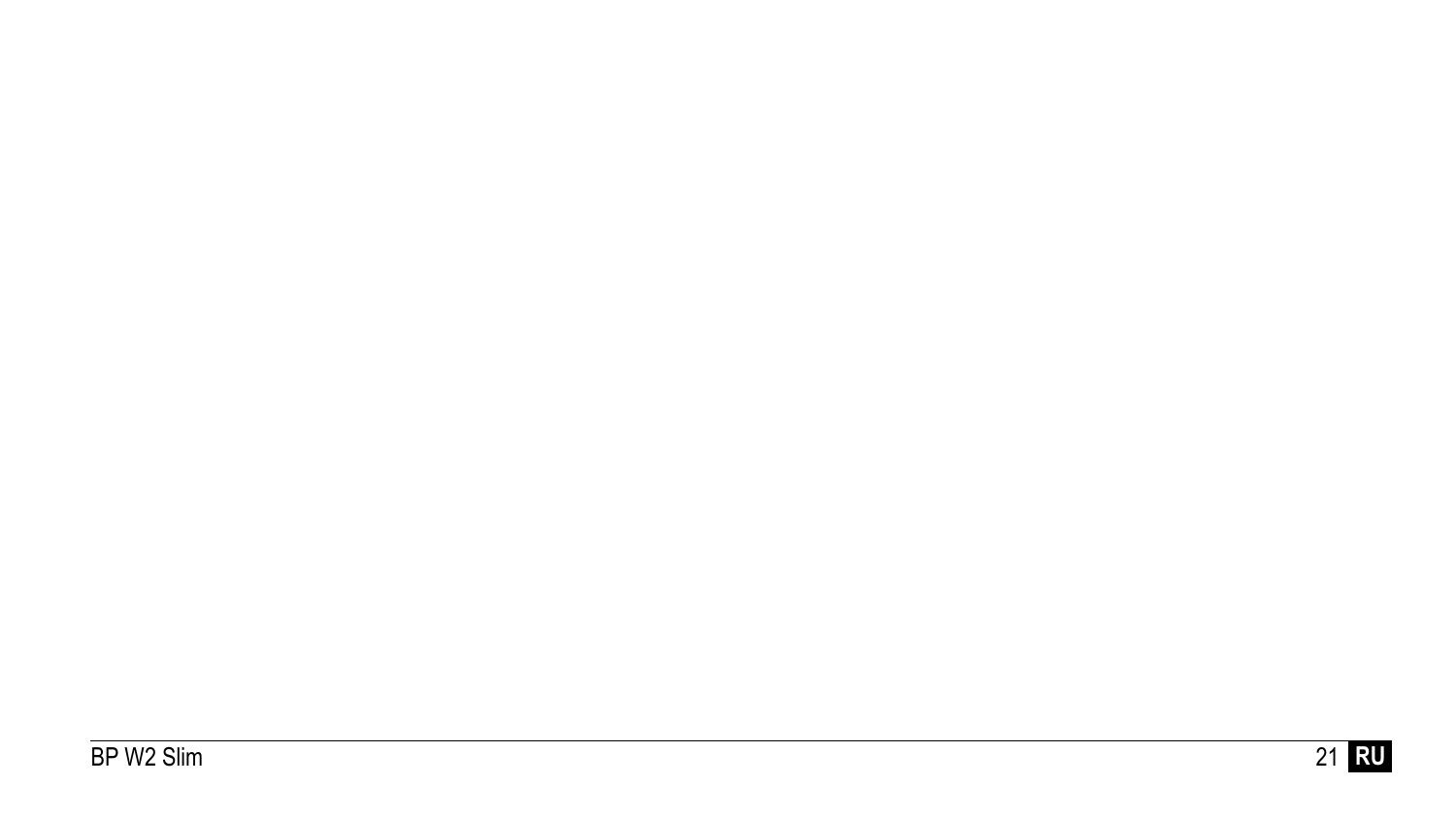# **Microlife BP W2 Slim BG**

- 1 Бутон Вкл./Изкл. (ON/OFF)
- 2 Дисплей
- 3 Отделение за батериите
- (4) Маншет
- 5 М-бутон (памет)
- 6 Бутон за настройка на часа
- 7 Бутон за превключване на потребителя

# **Дисплей**

- 8 Систолна стойност
- 9 Диастолна стойност
- AT Величина на пулса
- (11) Дата/час
- 12 Индикатор за потребителя
- 13 Индикатор «светофар»
- **14 Запаметена стойност**
- AO Индикатор за сърдечна аритмия
- 16 Индикатор за пулс
- Индикатор за батериите
- Индикатор за движение на ръката

19 Индикатор за правилно поставен маншет



Прочетете внимателно инструкциите, преди да ползвате този уред.

Уважаеми потребителю,

Вашият нов Microlife уред за измерване на кръвно налягане е надежден медицински уред за измервания на китката. Той е лесен за използване, точен и подходящ за измерване на кръвното налягане в домашни условия. Този инструмент е разработен в сътрудничество с лекари, а клиничните изпитания доказват високата му точност.\*

Моля, прочетете внимателно тези указания, за да можете да разберете всички функции на апарата и информацията за безопасното му ползване. Искаме да сте доволни от вашия Microlife продукт. Ако имате въпроси, проблеми или искате да поръчате резервни части, моля свържете се с местния представител на Microlife-Клиентски услуги. Вашият дистрибутор или аптекар може да ви даде адреса на дистрибутора на Microlife във вашата страна. Друга възможност е да посетите Интернет на www.microlife.bg, където можете да намерите изключително полезна информация за продуктите ни. Бъдете здрави – Microlife AG!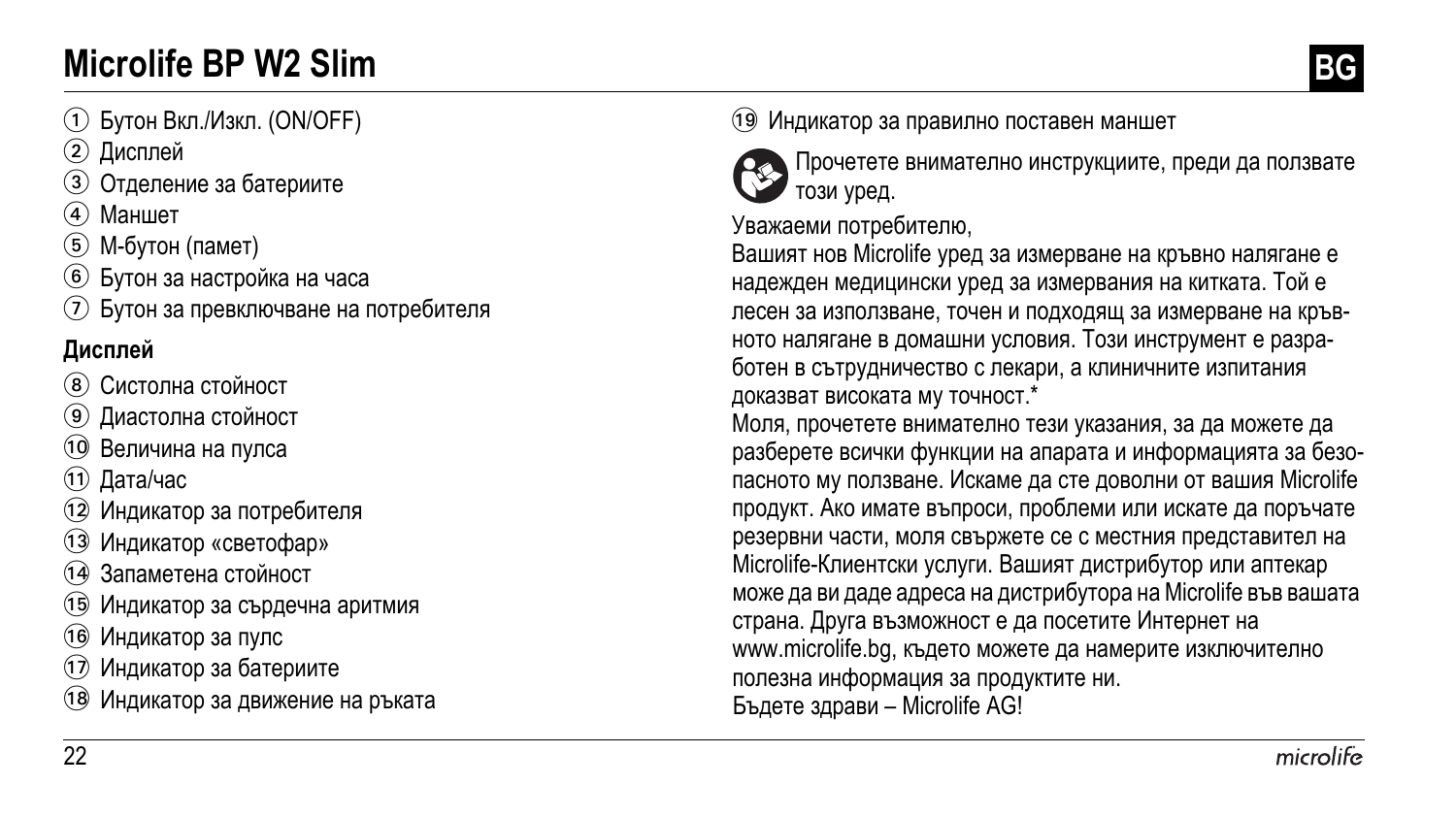# **Съдържание**

- **1. Важни факти за кръвното налягане и самостоятелното измерване**
	- Как да определя какво е кръвното ми налягане?
- **2. Ако използвате апарата за първи път**
	- Поставяне на батериите
	- Задаване на дата и час
	- Избор на потребител
- **3. Измерване на кръвното налягане чрез използване на този апарат**
- **4. Поява на индикатора за ранно установяване на сърдечна аритмия**
- **5. Индикатор «светофар» на дисплея**
- **6. Памет за данни**
	- Преглед на запаметените стойности
	- Паметта е пълна
	- Изчистване на всички стойности
	- Как да не бъде запаметено показание
- **7. Индикатор за батериите и подмяна на батериите**
	- Батериите са почти изтощени
	- Батериите са изтощени подмяна
- Какви батерии и каква процедура?
- Използване на акумулаторни батерии
- **8. Съобщения за грешка**
- **9. Тест за безопасност, грижа, точност и депониране**
	- Безопасност и защита
	- Грижа за апарата
	- Почистване на маншета
	- Тест за точност
	- Депониране
- **10. Гаранция**
- **11. Технически спецификации**



Класификация на използваните детайли - тип BF



Съхранявайте на сухо

- **1. Важни факти за кръвното налягане <sup>и</sup> самостоятел- ното измерване**
- **Кръвно налягане** наричаме налягането на кръвта, преминаваща през артериите, което се образува от помпената дейност на сърцето. Винаги се измерват две стойности, **систолна** (висока) стойност и **диастолна** (ниска) стойност.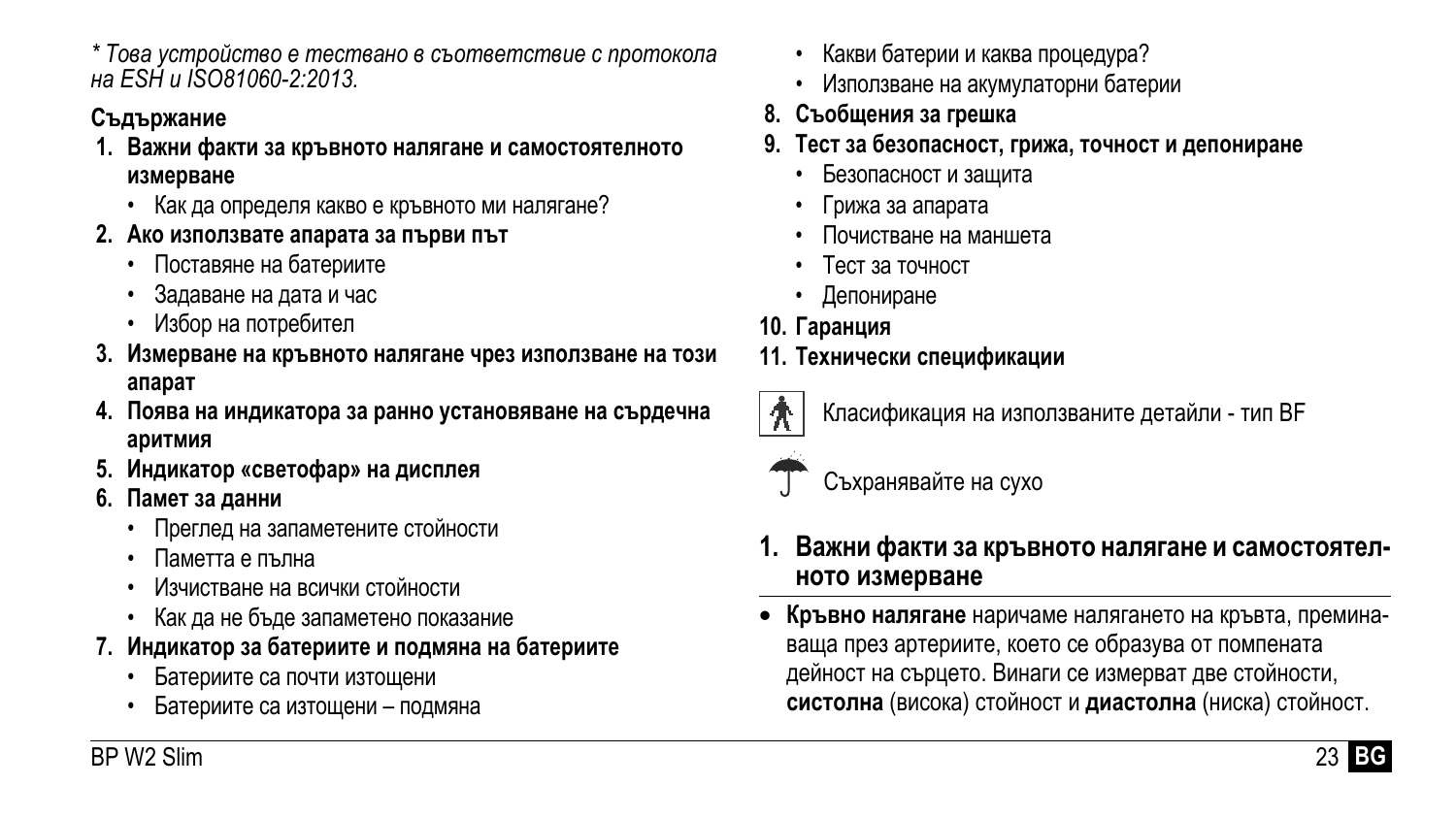- Уредът отчита също и **величината на пулса** (броят на ударите на сърцето за една минута).
- **Ако постоянно имате високо кръвно налягане, това може да увреди здравето ви и трябва да се обърнете за помощ към лекаря си!**
- Винаги обсъждайте стойностите с вашия лекар и му съобщавайте, ако забележите нещо необичайно или се почувствате несигурни. **Никога не разчитайте на еднократно измерените стойности.**
- Има много причини за изключително **високи стойности на кръвното налягане**. Вашият лекар ще ви ги обясни подробно и ще ви предложи лечение, ако е необходимо. Освен лекарствата, загубата на тегло и физическите упражнения също могат да спомогнат за понижаването на Вашето кръвно налягане.
- **При никакви обстоятелства не трябва да променяте дозите на лекарствата, предписани ви от вашия лекар!**
- В зависимост от физическите усилия и състояние, стойностите на кръвното налягане се променят през целия ден. **Затова трябва да извършвате измерванията в еднакви състояния на спокойствие и когато сте отпуснати!** Правете най-малко по две последователни измервания (сутрин и вечер), като усреднявате получените стойности.
- Нормално е две измервания, направени скоро едно след друго, да покажат доста **различни резултати**.
- **Отклонения** в стойностите на измерванията, направени от лекаря ви или в аптеката, и тези направени вкъщи са напълно нормални, тъй като условията, при които са направени, са напълно различни.
- **Няколко измервания** осигуряват много по-надеждна информация за Вашето кръвно налягане, отколкото само едно единично измерване.
- **Направете малка пауза** от поне 15 секунди между две измервания.
- Ако страдате от **неравномерна сърдечна дейност** (аритмия, вижте «Раздел 4.») измервания, направени с този апарат, трябва да бъдат обсъдени с Вашия лекар.
- **Индикаторът на пулса не е подходящ за проверка на честотата на пейсмейкъри!**
- Ако сте **бременна**, трябва да следите кръвното си налягане много внимателно, тъй като то може да се променя драстично през този период!
- **Редица фактори могат да окажат влияние върху точността на измерванията, направени на китката.** В някои случаи резултатът може да се различава от измерването, направено на ръката над лакътя. Затова ви съветваме да сравните тези стойности със стойностите, получени при измерване на ръката над лакътя, и да ги обсъдите с лекаря си.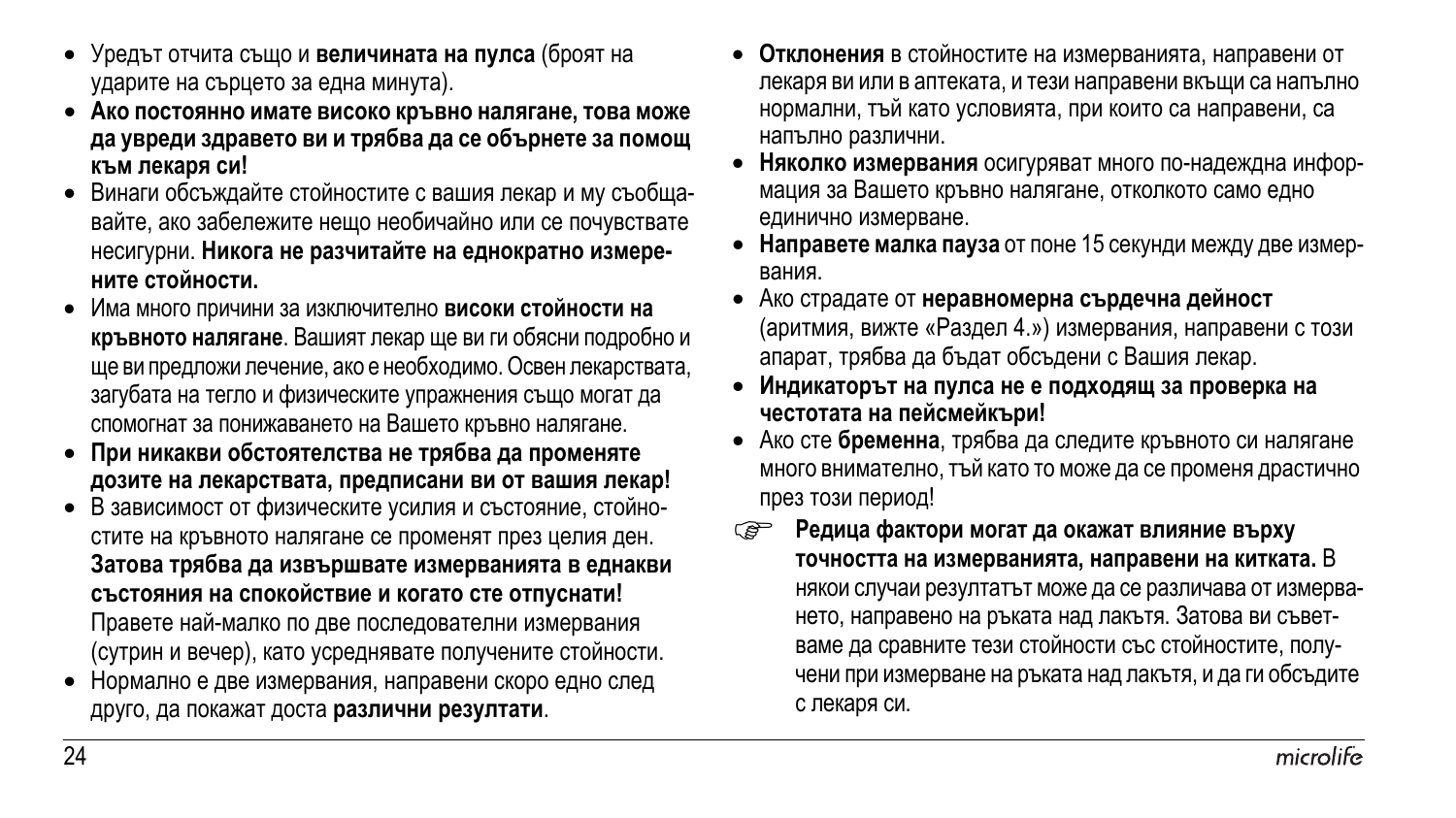### **Как да определя какво е кръвното ми налягане?**

Таблица за класифициране на измерените в домашни условия стойности на кръвното налягане при възрастни, в съответствие с международните методически препоръки (ESH, AHA, JSH). Данните са в mmHg.

| Обхват           |                                         |             | Систолна Диастолна<br>Препоръка |                                               |
|------------------|-----------------------------------------|-------------|---------------------------------|-----------------------------------------------|
|                  | кръвното налягане<br>е прекалено ниско  | $\star$ 100 | $\star$ 60                      | Консултирайте се с<br>лекаря си               |
| $\mathbf{1}$ .   | оптимално кръвно<br>налягане            | $100 - 130$ | $60 - 80$                       | Самостоятелна<br>проверка                     |
| 2.               | кръвното налягане<br>повишени           | 130 - 135   | $80 - 85$                       | Самостоятелна<br>проверка                     |
| 3.               | кръвното налягане<br>е прекалено високо | $135 - 160$ | $85 - 100$                      | Потърсете меди-<br>цинска помощ               |
| $\overline{4}$ . | кръвното налягане<br>е опасно високо    | 160 4       | 100 $+$                         | Незабавно потър-<br>сете медицинска<br>помош! |

Най-високата стойност е тази, която определя оценката. Пример: стойност на кръвното налягане на **140/80** mmHg или стойност на **130/90** mmHg показва «кръвното налягане е прекалено високо».

# **2. Ако използвате апарата за първи път**

### **Поставяне на батериите**

След като разопаковате вашия уред, първо поставете батериите. Гнездото на батериите (3) се намира от долната страна на устройството. Поставете батериите (2 x 1.5 V, размер AAA), като спазвате посочената полярност.

#### **Задаване на дата и час**

- 1. След като се поставят новите батерии, числото на годината започва да мига на дисплея. Можете да настроите годината, като натиснете М-бутона (5). За да потвърдите натиснете бутона за настройка на часа 6, а след това настройте месец.
- 2. Сега може да настроите месеца чрез М-бутона. Натиснете бутона за настройка на часа, за да потвърдите, а след това настройте деня.
- 3. Моля, следвайте инструкциите по-горе, за да настроите деня, часа и минутите.
- 4. След като настроите минутите и натиснете бутона за настройка на часа, датата и часът са настроени и часът се извежда на екрана.
- 5. Ако искате да промените датата и часа, натиснете и задръжте бутона за настройка на часа за около 3 секунди, докато годината започне да мига. Сега можете да въведете новите стойности, както е описано по-горе.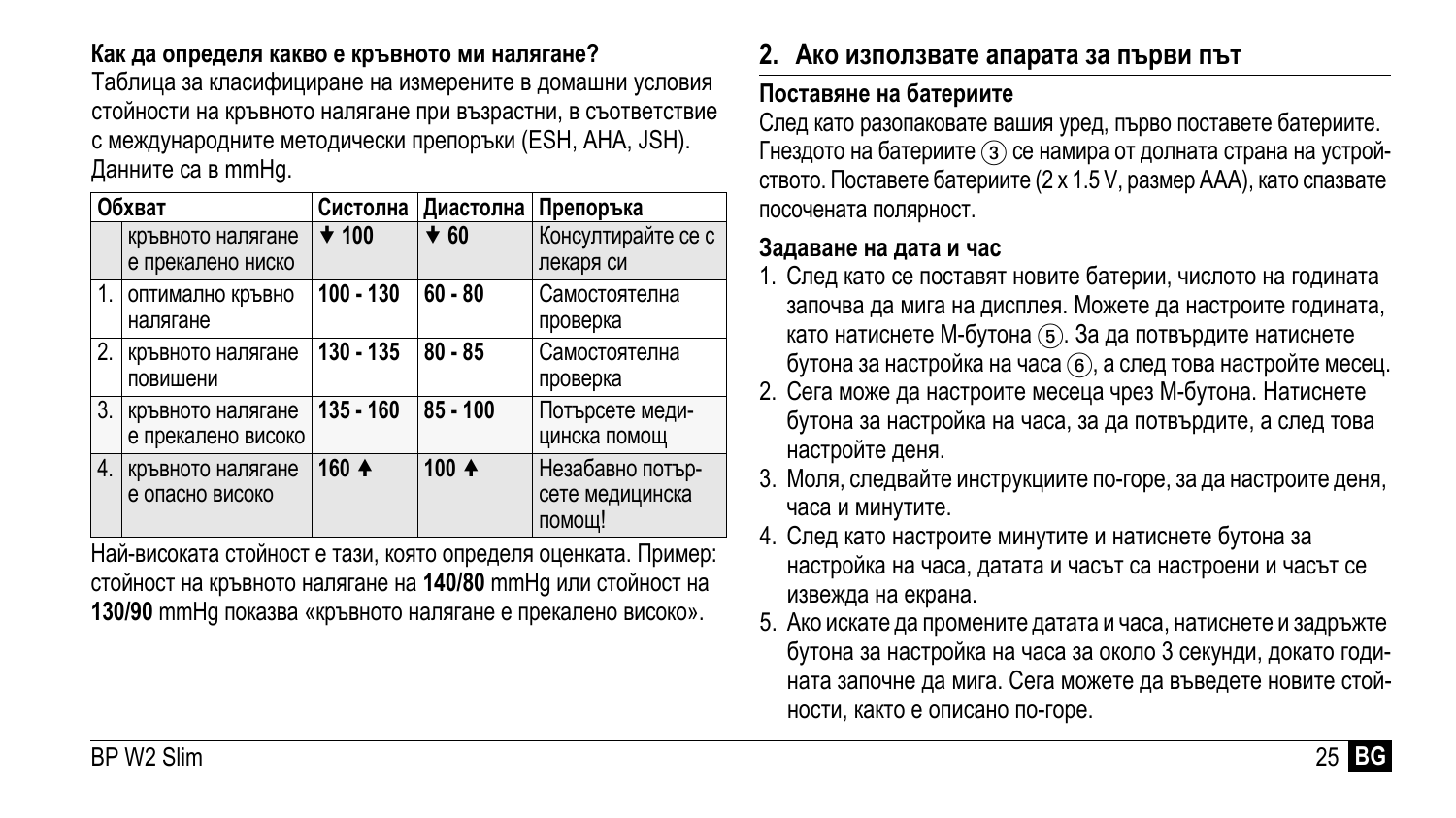#### **Избор на потребител**

Това устройство позволява да се съхраняват резултатите за 2 отделни потребителя.

- **Преди всяко измерване**, нагласете бутона за превключване на потребителя  $(7)$  за конкретния потребител: Потребител 1 или Потребител 2.
- Потребител 1: плъзнете бутона за превключване на потребителя 7 на ляво към иконата за Потребител 1.
- Потребител 2: плъзнете бутона за превключване на потребителя 7 правото да иконата за Потребител 2.
- Първият човек, който ще си измерва кръвното, трябва да избере Потребител 1.

#### **3. Измерване на кръвното налягане чрез използване на този апарат**

#### **Списък с въпроси, гарантиращ извършване на надеждно измерване**

- 1. Избягвайте движение, хранене или пушене непосредствено преди измерването.
- 2. Седнете поне за 5 минути преди измерването и се отпуснете.
- 3. Винаги извършвайте измерването на същата китката, докато сте седнали. Използвайте китката, които обикновено показва по-високи стойности на кръвното налягане.
- 4. Отстранете всякакви дрехи и часовника си например, за да е свободна китката.
- 5. Винаги проверявайте дали маншетът е поставен правилно както е показано на илюстрациите на картата с инструкции.
- 6. Стегнете удобно маншета, но не твърде много. Маншетът покрива обиколка на китката от 13.5 - 23 см (5.25 - 9.05 инча).
- 7. Поддържайте ръката си в удобна позиция и се уверете, че **уредът е на височината на сърцето ви.**
- 8. Натиснете бутона Вкл. / Изкл. (1), за да започнете измерването.
- 9. Маншетът се напомпва автоматично. Отпуснете се, не мърдайте и не напрягайте мускулите на ръката си, докато не се изведе резултатът от измерването. Дишайте нормално и не говорете.
- 10.Измерването се извършва по време на напомпването. Скоростта на напомпването може да варира, това е нормално явление.
- 11. По време на измерването, индикаторът за пулс (16 примигва на дисплея.
- 12. Резултатът, състоящ се от систолната (8) и диастолната (9) стойност на кръвното налягане и пулса (10 се извежда на дисплея. Проверете също и обясненията за допълнително извеждане на дисплея в тази брошура.
- 13.Отстранете и изключете апарата и въведете резултатите в приложената книжка за кръвно налягане. (Апаратът се изключва автоматично след прибл. 1 мин).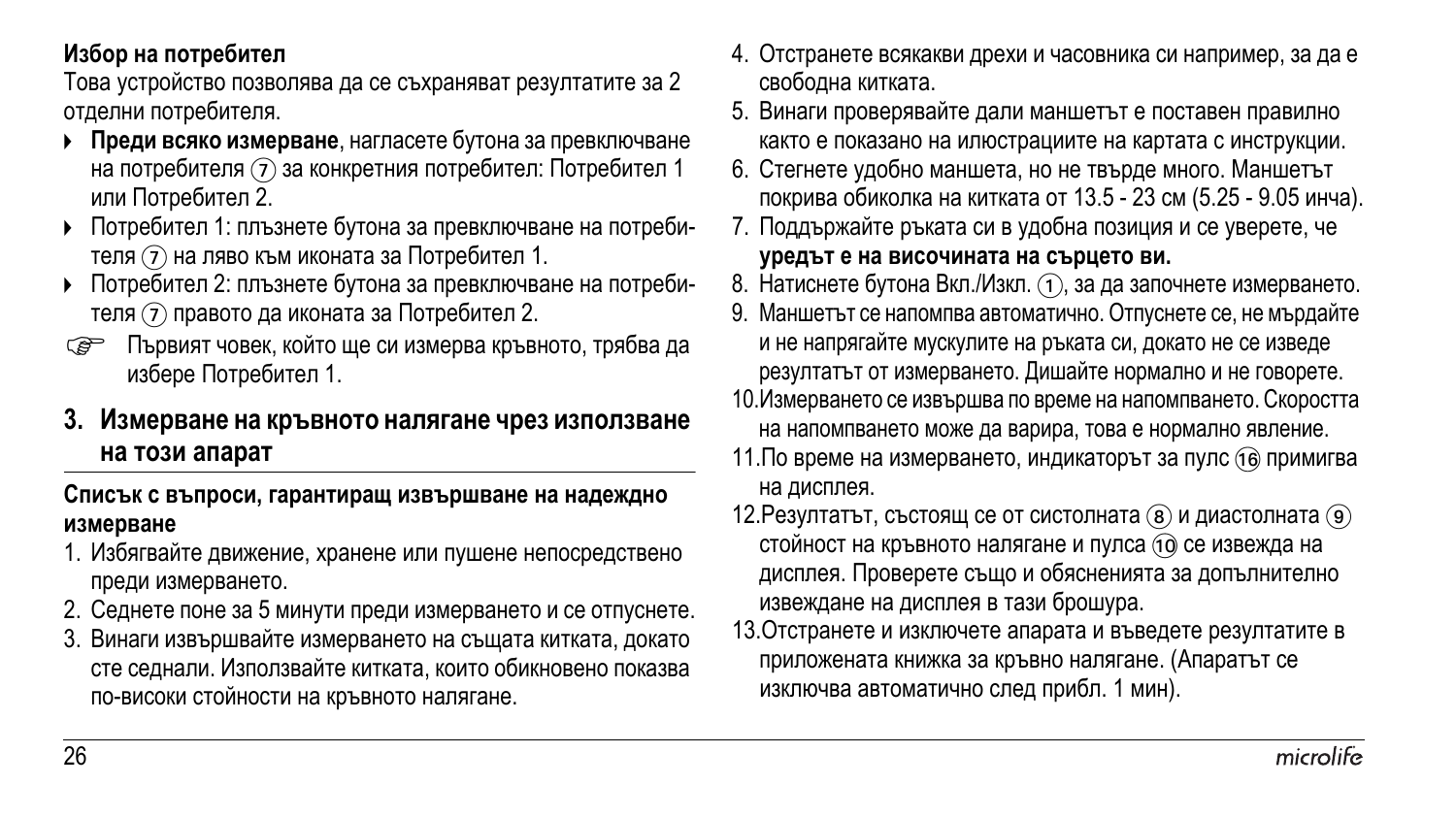#### **4. Поява на индикатора за ранно установяване на сърдечна аритмия**

Този символ (та) показва, че е доловена известна неравномерност в пулса по време на измерването. В този случай резултатът може да се отклони от нормалното кръвно налягане – повторете измерването. В повечето случаи това не е причина за притеснение. Въпреки това, ако символът се появява редовно (напр. няколко пъти в седмицата при ежедневно измерване), ви съветваме да се обърнете към лекаря си. Моля покажете на лекаря си следното обяснение:

#### **Информация за лекаря относно честата поява на индикатора за аритмия**

Този апарат е осцилометричен апарат за измерване на кръвно налягане, който анализира също и честотата на пулса по време на измерванията. Уредът е клинично изпитан.

Символът за аритмия се появява след измерването, ако в процеса на измерване се доловят неравномерности в пулса. Ако символът се появява по-често (напр. няколко пъти седмично при ежедневни измервания), препоръчваме да се потърси медицинско съдействие.

Уредът не замества кардиологично изследване, но служи за установяване на неравномерности в начална фаза.

## **5. Индикатор «светофар» на дисплея**

Лентичките на левия ръб на дисплея (13) Ви показват границите, в които се намират посочените стойности на кръвното налягане. В зависимост от височината на лентичката, отчетеното показание е в рамките на оптималния (зелено), повишен (жълто), много висок (оранжево), или опасно висок (червен) диапазон. Класификацията съответства на 4-те диапазона в таблицата, определени от международните методически препоръки (ESH, AHA, JSH), както е описано в раздел «1.».

### **6. Памет за данни**

Това устройство автоматично запаметява последните 60 измерени стойности за всеки от 2та потребители.

#### **Преглед на запаметените стойности**

Изберете потребител 1 или 2 от бутона за превключване на потребителя (7).

Натиснете М-бутона (5) за кратко, когато апаратът е изключен. На дисплея първо се извежда «М» (14), а след това и стойност, напр. «**M 17**». Това означава, че в паметта има 17 стойности. Уредът преминава след това към последния запаметен резултат.

Ако натиснете М-бутона отново, ще се появи предишната стойност. Неколкократното натискане на М-бутона ви позволява да преминавате от една запаметена стойност към друга.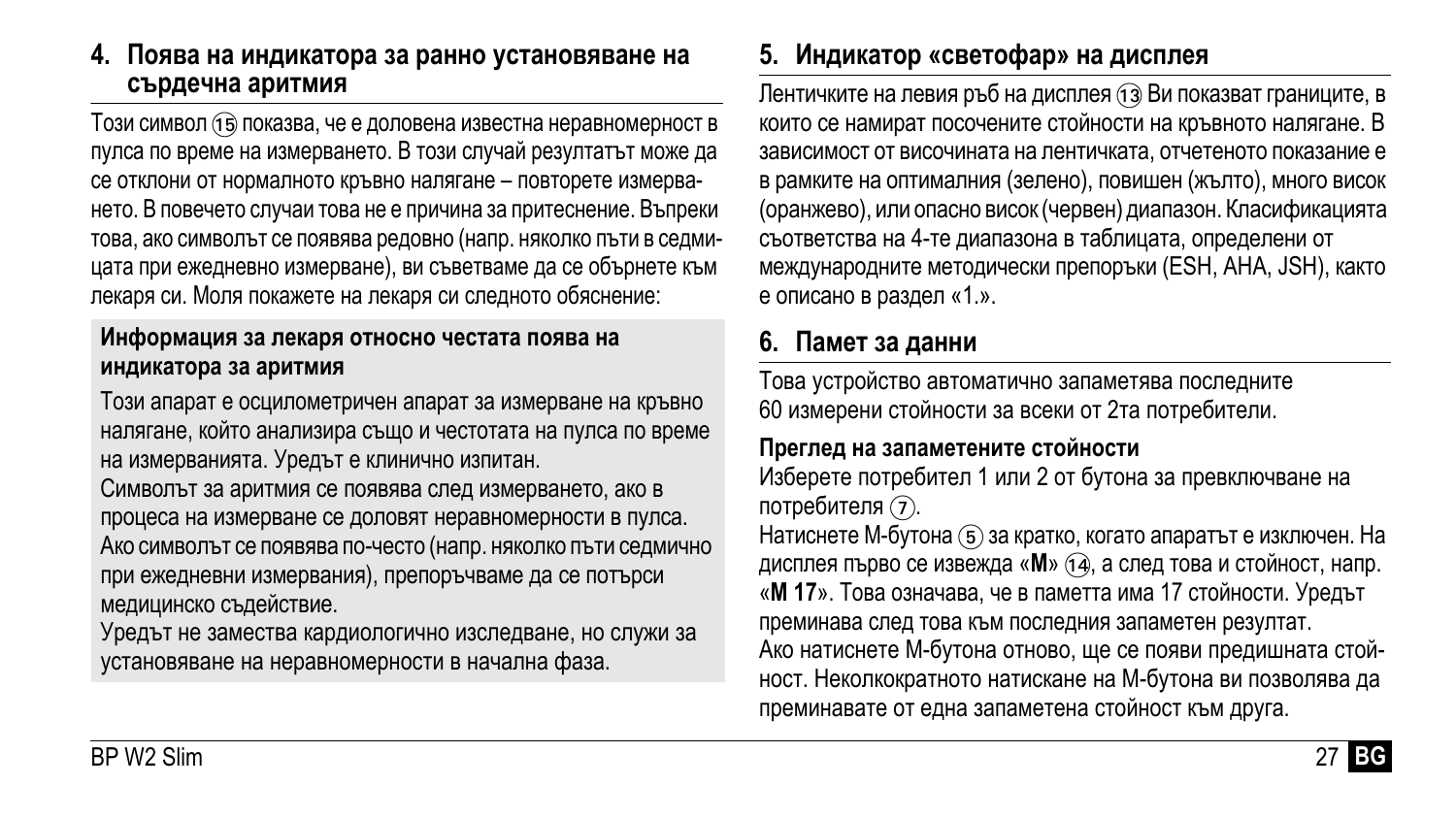#### **Паметта е пълна**

 Обърнете внимание, че максималният капацитет на паметта от 60 не е надвишена за всеки от потребителите. **Когато 60-те позиции за памет са пълни, 61-вият резултат автоматично се записва върху най-стария резултат.** Стойностите трябва да бъдат оценени от лекар преди да бъде достигнат капацитета на паметта – в противен случай данните ще бъдат загубени.

#### **Изчистване на всички стойности**

Уверете се, че е активиран правилният потребител. Ако сте сигурни, че искате да изтриете завинаги всички запаметени стойности, задръжте натиснат М-бутона (апаратът трябва да е изключен преди това), докато се появи «**CL**» и след това пуснете бутона. За да изтриете завинаги паметта, натиснете М-бутона, докато «**CL**» мига. Единични стойности не могат да бъдат изтривани.

#### **Как да не бъде запаметено показание**

След като показанието се визуализира натиснете и задръжте бутон Вкл./Изкл. 1 докато «М» 14 примигва. Потвърдете изтриването на показанието чрез натискане на М-бутон  $(5)$ .

### **7. Индикатор за батериите и подмяна на батериите**

#### **Батериите са почти изтощени**

Когато батериите са приблизително ¾ използвани, символът на батерията  $\overline{a}$  ще започне да мига веднага след включването на апарата (на дисплея се появява частично пълнa батерия). Въпреки че апаратът ще продължи да извършва надеждни измервания, трябва да подмените батериите.

#### **Батериите са изтощени – подмяна**

Когато батериите са изтощени, символът батерия (1) започва да мига веднага след включване на апарата (на дисплея се показва празна батерия). Не можете да извършвате повече измервания, трябва да подмените батериите.

- 1. Отворете отделението за батерии  $(3)$  чрез издърпване на капачката.
- 2. Подменете батериите уверете се, че е спазена полярността, както е показано на символите в отделението.
- 3. За да настроите дата и час, следвайте процедурата, описана в «Раздел 2.».
- Паметта запазва всички данни, въпреки че датата <sup>и</sup> часът трябва да бъдат настроени отново – затова годината започва да мига автоматично, след като са сменени батериите.

#### **Какви батерии и каква процедура?**

- Използвайте 2 нови, дълготрайни, 1.5 V AAA алкални батерии.
- $\epsilon$  Не използвайте батерии с изтекъл срок на годност.<br>Ге → Отстранете батериите, ако апаратът няма да се изп
- Отстранете батериите, ако апаратът няма да се използва за по-дълъг период от време.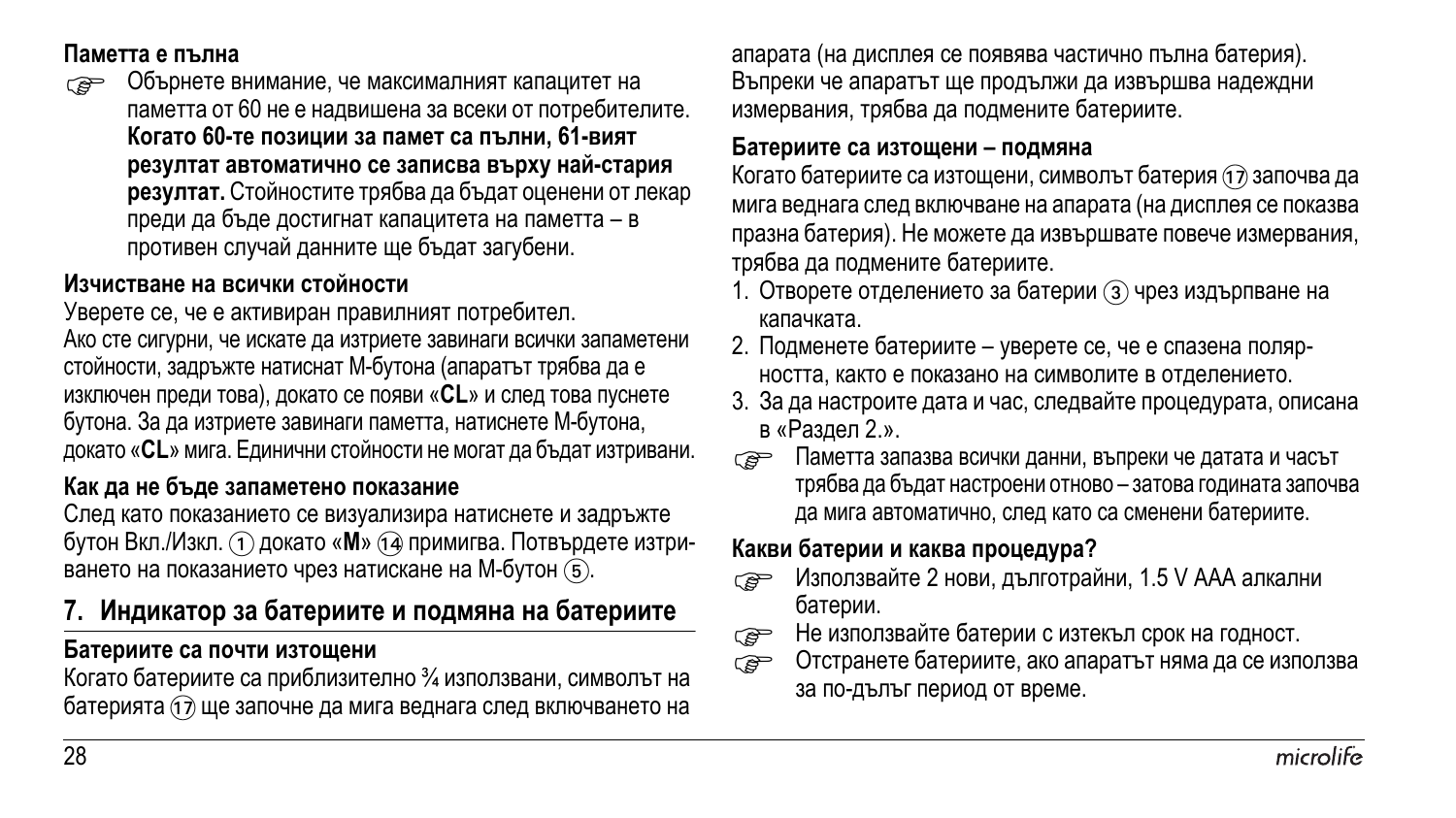#### **Използване на акумулаторни батерии**

Можете да използвате апарата и с акумулаторни батерии.

- $\epsilon \rightarrow$  Моля, използвайте само тип «NiMH» рециклируеми батерии!
- Сер Батериите трябва да се отстраняват и зареждат, ако се появи символът батерия (празна батерия)! Не бива да остават вътре в апарата, тъй като може да се повредят (пълно разреждане в резултат на ограничена употреба на апарата, дори и когато е изключен).
- Винаги отстранявайте акумулаторните батерии, ако не смятате да използвате апарата за седмица или повече!
- Батериите НЕ могат да се зареждат вътре в апарата за кръвно налягане! Зареждайте тези батерии във външно зарядно устройство и прегледайте информацията относно зареждане, грижа и дълготрайност!

# **8. Съобщения за грешка**

Ако по време на измерването възникне грешка, измерването се прекъсва и съобщение за грешка, напр. «**ERR 3**», се появява на дисплея.

| Грешка          | Описание                               | Вероятна причина и начин за<br>отстраняване                                                                                                                                                                                            |
|-----------------|----------------------------------------|----------------------------------------------------------------------------------------------------------------------------------------------------------------------------------------------------------------------------------------|
| «ERR 1»         | Твърде слаб<br>сигнал                  | Пулсовите сигнали в маншета са много<br>слаби. Позиционирайте маншета<br>отново и повторете измерването.*                                                                                                                              |
| (18)            | « <b>ERR 2</b> »   Сигнал за<br>грешка | По време на измерването, сигнали за<br>грешка се долавят от маншета, причинени<br>например от движение или от напрежение<br>в мускулите. Повторете измерването,<br>като държите ръката си неподвижна.                                  |
| «ERR 3»<br>(19) | Няма наля-<br>гане в<br>маншета        | Не може да се образува необходимото<br>налягане в маншета. Може да се е появил<br>процеп. Проверете дали маншетът е<br>свързан правилно и дали не е твърде<br>хлабав. Сменете батериите, ако е необ-<br>ходимо. Повторете измерването. |
|                 | «ERR 5» Необичаен<br>резултат          | Измервателните сигнали са неточни и на<br>дисплея няма изведен резултат. Проче-<br>тете списъка с напомнящи въпроси за<br>извършване на надеждни измервания и<br>след това повторете измерването.*                                     |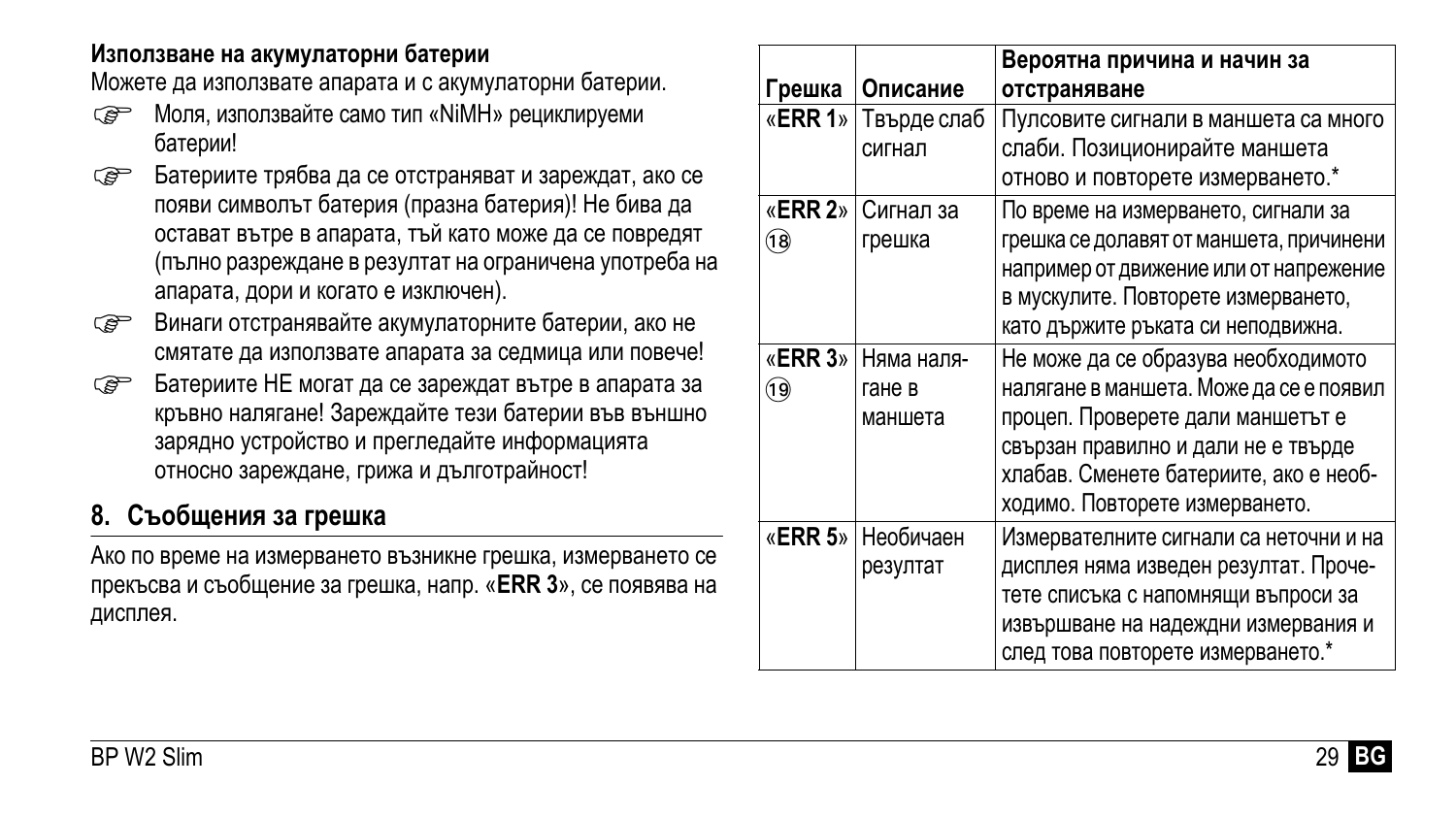|        |                                                                     | Вероятна причина и начин за                                                                                                                                                |
|--------|---------------------------------------------------------------------|----------------------------------------------------------------------------------------------------------------------------------------------------------------------------|
| Грешка | Описание                                                            | отстраняване                                                                                                                                                               |
| «HI»   | Пулсът или<br>налягането в<br>маншета са<br>твърде<br><b>ВИСОКИ</b> | Налягането в маншета е твърде високо<br>(над 299 mmHg) ИЛИ пулсът е твърде<br>висок (над 200 удара в минута). Отпус-<br>нете се за 5 минути и повторете измер-<br>ването.* |
| «LO»   | Твърде<br>бавен пулс                                                | Пулсът е много бавен (по-малко от<br>40 удара в минута). Повторете измерва-<br>нето.*                                                                                      |

*\* Моля, консултирайте се с лекаря си, ако този или друг проблем се появяват постоянно.*

**ВЕРОС АКО СМЯТАТЕ, че резултатите са необичайни, моля проче**тете внимателно информацията в «Раздел 1.».

# **9. Тест за безопасност, грижа, точност и депониране**

### **Безопасност <sup>и</sup> защита**

- -• Този прибор може да се ползва единствено за целта, описана в тази книжка. Производителят не може да носи отговорност за повреди, причинени от неправилна употреба.
- В този прибор има чувствителни детайли и с него трябва да се борави внимателно. Спазвайте условията за съхранение и експлоатация, описани в раздел «Технически спецификации»!
- Пазете го от:
	- вода и влага
	- екстремни температури
	- удар и изпускане
	- замърсяване и прах
	- пряка слънчева светлина
	- топлина и студ
- Маншетите са чувствителни и трябва да се борави внимателно с тях.
- Помпайте маншета само когато е поставен добре на ръката.
- Не използвайте апарата в близост до силни електромагнитни полета, като мобилни телефони или радиоинсталации. Дръжте на минимално разстояние от 3.3 м оттези устройства, когато използвате това устройство.
- Не ползвайте прибора, ако мислите, че е повреден или забележите нещо нередно.
- Никога не отваряйте прибора.
- Ако приборът няма да се ползва за продължителен период от време, батериите трябва да се изваждат.
- Прочетете допълнителните инструкции за безопасност в индивидуалните раздели от брошурата.
- Резултатът от измерването, даден от това устройство не е диагноза. Той не заменя необходимостта от консултация с лекар, особено ако не съответства на симптомите на пациента.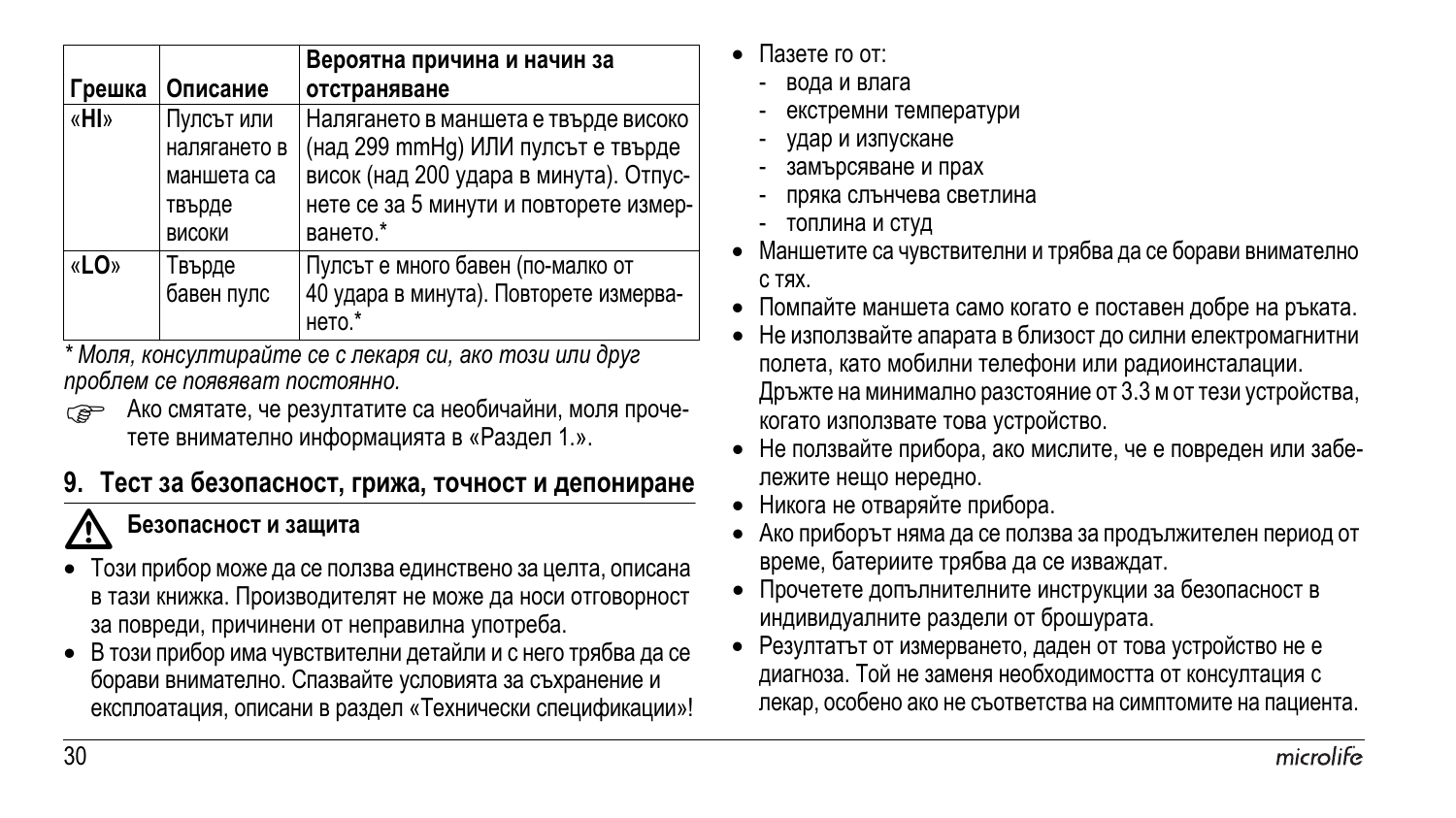Не разчитайте само на резултата от измерването, винаги вземайте предвид и други потенциално проявяващи се симптоми, както и обратната връзка от пациента. Ако е необходимо, се препоръчва повикването на лекар или линейка.



Не позволявайте на деца да използват прибора без родителски контрол; някои части са достатъчно малки, за да бъдат погълнати. Бъдете наясно с риска от задушаване в случай, че това устройство е снабдено с кабели или тръби.

#### **Грижа за апарата**

Почиствайте апарата само с мека суха кърпа.

#### **Почистване на маншета**

вите отпадъци.

Внимателно отстранете всякакви следи върху маншета с влажна кърпа и мек препарат.

#### **Тест за точност**

Препоръчително е апаратът да се тества за точност на всеки 2 години или след механичен удар (например след изпускане). Моля, свържете се с местния представител на Microlife-Услуги, за да организирате извършването на теста (вижте предговора).

#### **Депониране**



Батериите и електронните уреди трябва да се изхвърлят съгласно местните приложими разпоредби, а не с бито-

# **10. Гаранция**

Това устройство е с **5 години гаранция**; маншетът е с 2 години гаранция от датата на покупката. Гаранцията е валидна само при представяне на гаранционната карта, попълнена от продавача, с която се потвърждава датата на закупуване, и касова бележка.

- Батериите и износващите се части не са включени в гаранцията.
- Отварянето или модификациите по прибора правят гаранцията невалидна.
- Гаранцията не покрива повреди, причинени от неправилно ползване, изтощени батерии, злополуки или неспазване на указанията за експлоатация.

Моля, свържете се с местния представител на Microlife-Услуги (вижте предговор).

# **11. Технически спецификации**

| Работни условия: | 10 - 40 °C / 50 - 104 °F                  |
|------------------|-------------------------------------------|
|                  | 15 - 95 % относителна максимална влажност |
| Условия на       | $-20 - +55$ °C / $-4 - +131$ °F           |
| съхранение:      | 15 - 95 % относителна максимална влажност |
| Тегло:           | 115 g (включително батерии)               |
| Габарити:        | 81 x 65 x 21 MM                           |
|                  |                                           |